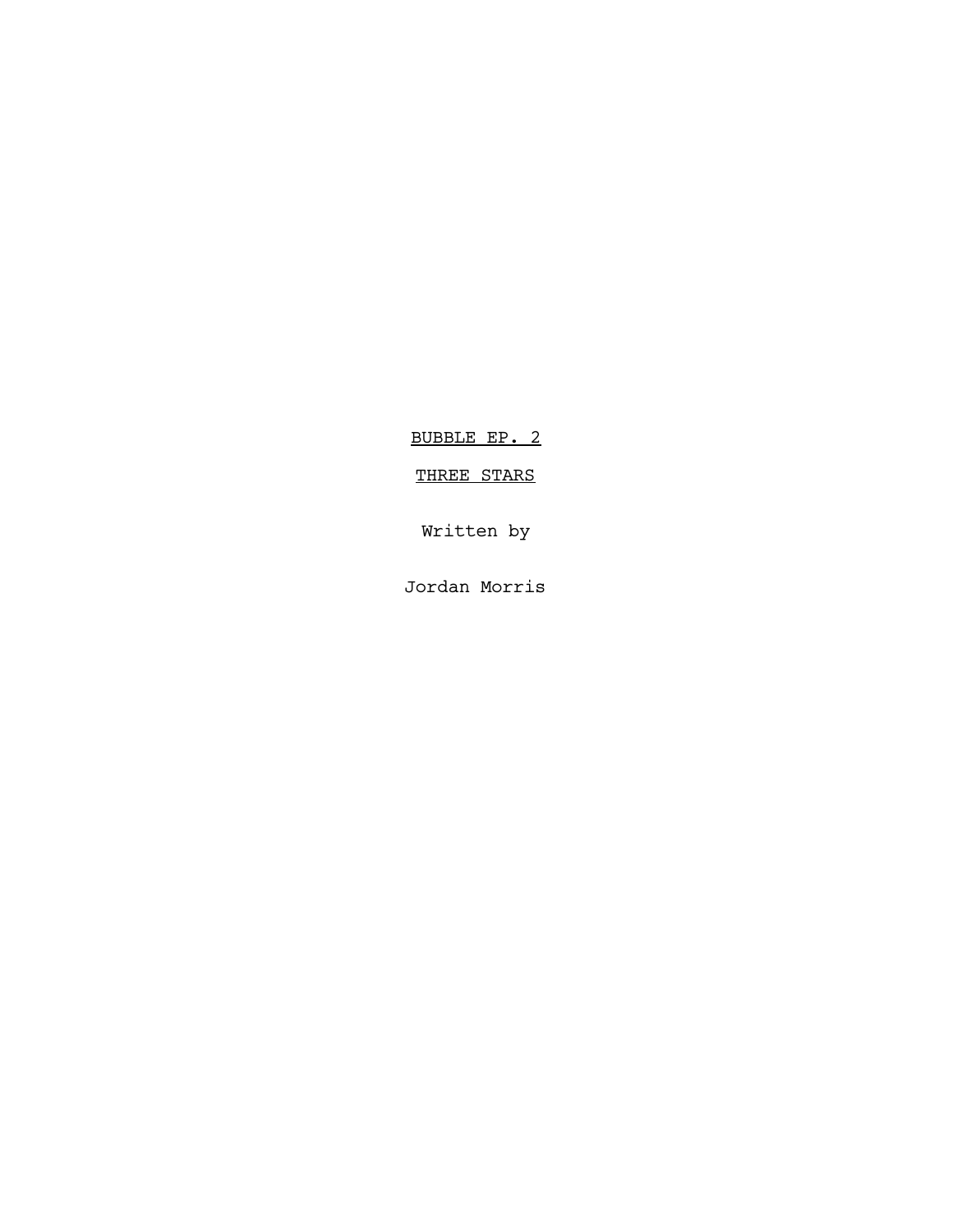A posh backyard. Night. Morgan and Mitch are prowling with mag lights. A worried Dad, TED peeks out from the window. Sure, Ted is a Dad, but he still finds time to jam with his band from college. They opened for Jawbreaker once you know.

### MORGAN

I say we give this five more minutes and if we don't find a carnivorous beast from beyond our borders, we bounce.

## MITCH

It's here. I know it. Have I been wrong yet?

#### MORGAN

Yes. You told me I should try ranch dressing on scrambled eggs. That's as wrong as anyone has ever been about anything.

#### MITCH

No, I mean about monster stuff. I know you grew up killing these things with your bare hands...

MORGAN

And spears.

#### MITCH

Right. Bare hands AND spears, but I'm connected to them. I can sense one.

## MORGAN

Here's what I think: That overprotective Dad in there heard a cat in the garbage, panicked and opened the Huntr app. I bet he's also super worried about gluten and doesn't let the kid watch any TV that features "back talk"

### MITCH

You might have a point. I think they make the kid play with these.

### SFX: Mitch picks up toys

#### MORGAN

Yeesh. A corn husk doll? A wind up soldier? Looks like stuff you pull out of a serial killer's shed.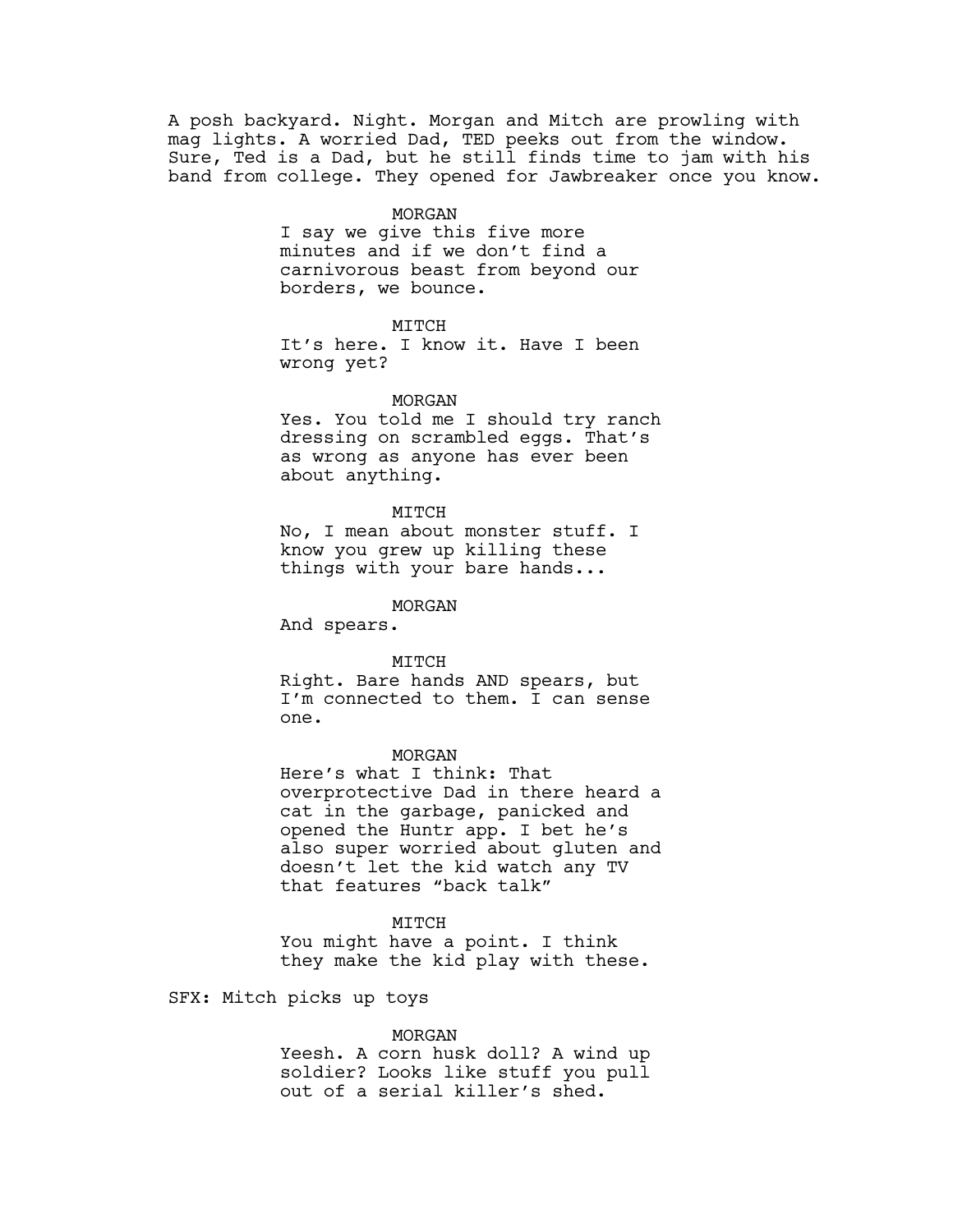MITCH

Yeah, toys should light up and shoot darts and yell stuff.

MORGAN The kid's name is probably Foxtrot.

MITCH

Or Tie-Breaker.

SFX: They both chuckle

SFX: A wild growl behind them.

They spin around. On the side of the house is an Imp that looks like a cross between a flying squirrel and a chameleon. It's got a large, flat tail covered in spikes.

> MITCH (CONT'D) What kind is that?

MORGAN

A bad kind.

Music: Fight music

The Imp swoops down at them. They barely stumble out of the way. Morgan unsheathes a sword.

Music: Fight Music

SFX: Cool sword noise.

Despite having a sword that makes a cool noise when it comes out of it's sword holder... what do you call those? Anyway, despite her cool sword, Morgan can't get close.

SFX: Creature growls and swats at Morgan

MORGAN (CONT'D) Mitch! Give it The Sting!

MITCH Give me a minute, this one is kinda fast.

MORGAN Does this help?

She slams her sword down on it's tail, pinning it to the ground.

SFX: Morgan impales it's tail.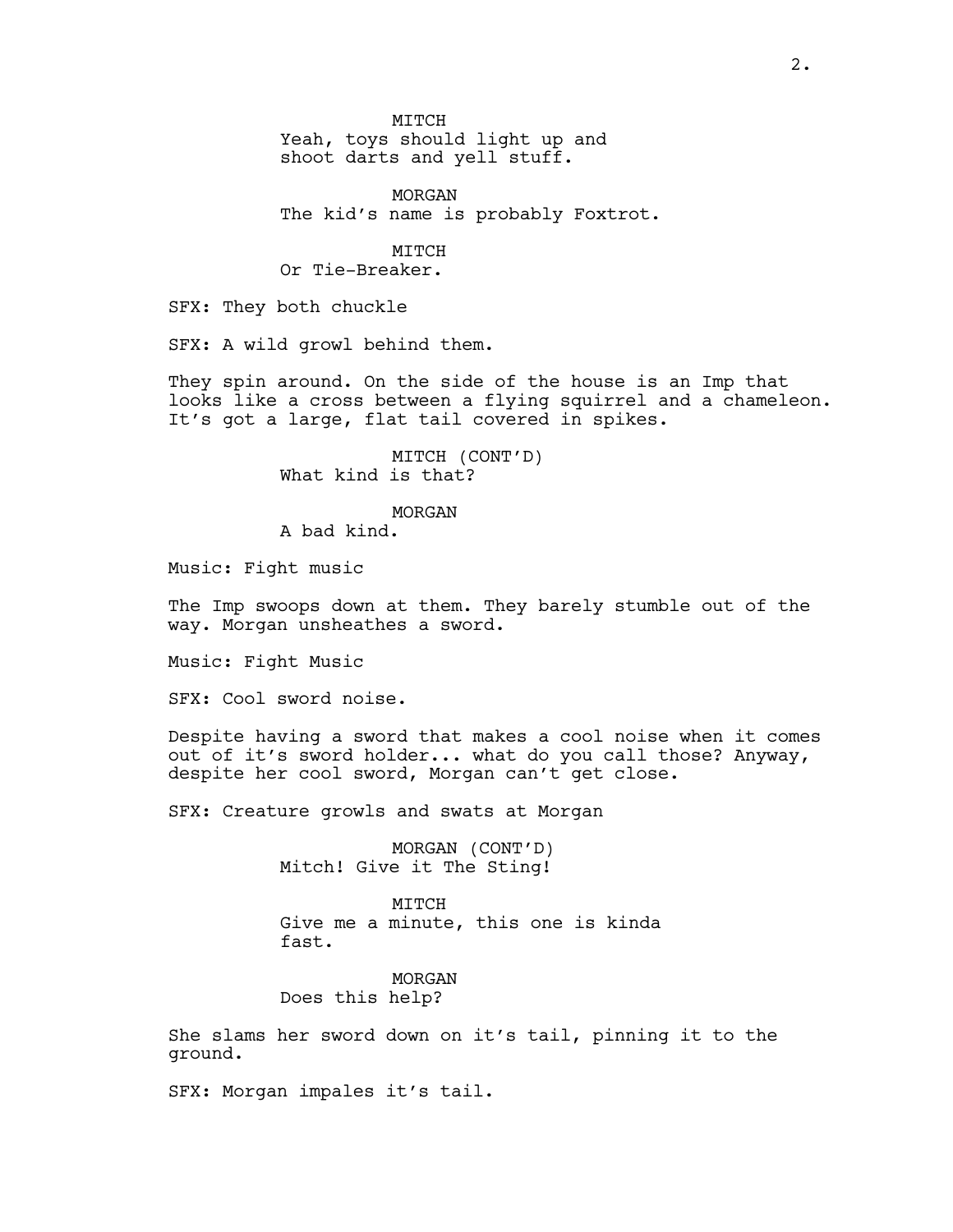SFX: Pained roar

Morgan holds it down while it tries to claw her. Mitch aims, but has to stop to pull up his pants.

> MORGAN (CONT'D) Shoot it! Wait... are you holding up your pants? Are you not wearing a belt?

#### MITCH

I don't think you always need one. It's societal conditioning. I decide based on the pants.

MORGAN Take the shot, kill the thing, buy a fucking belt!

SFX: The Sting

The monster slumps over, dead. Ted cautiously comes out of the house, a little kid peeks out from behind him.

> MITCH (to Morgan) The kid is wearing a bowtie. They dress him like a little science teacher.

TED Thank you SO MUCH! Would you guys like to come in for carob brownies?

KID (unenthusiastic) Carob tastes just like chocolate.

SFX: Transition

SFX: Street Atmosphere noises

MITCH I can't help thinking about that poor kid. His will had clearly been broken by.

SFX: Phone notification

MORGAN Well, it sounds like his Dad just rated us.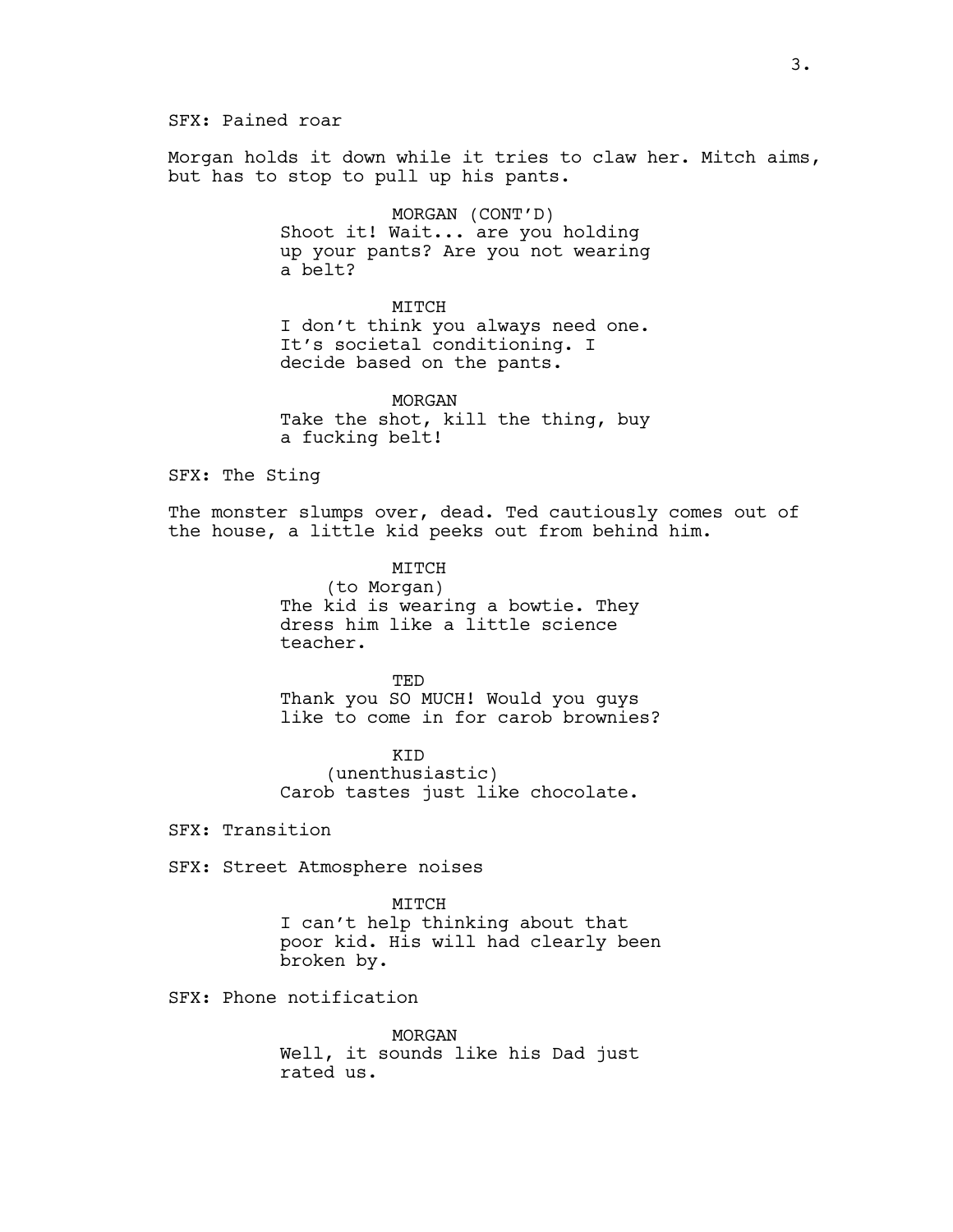MITCH What did we get?

MORGAN

Oh fuck no.

SFX: Transition

SFX: Morgan angrily knocks on the door. Ted answers.

TED Hey! Did you guys forget something?

MORGAN (tamping down rage) Three stars? You gave us three stars?

TED

I mean... three stars is good... Above average even. I thought you guys did an adequate, passable job of killing that monster.

MORGAN You wanted it dead. It's dead. My arm is bleeding. I almost accidentally saw Mitch's penis.

**MTTCH** 

Hey.

#### MORGAN

This affects our bottom line. If we have a low star rating, the app doesn't give us as many jobs.

**TED** 

I realize that.

#### MORGAN

So what about this wasn't a five star experience? Was I supposed to bring you a little water bottle? Was it the threat of Mitch's penis?

MITCH

Hey.

TED I guess the whole thing just lacked... pizazz?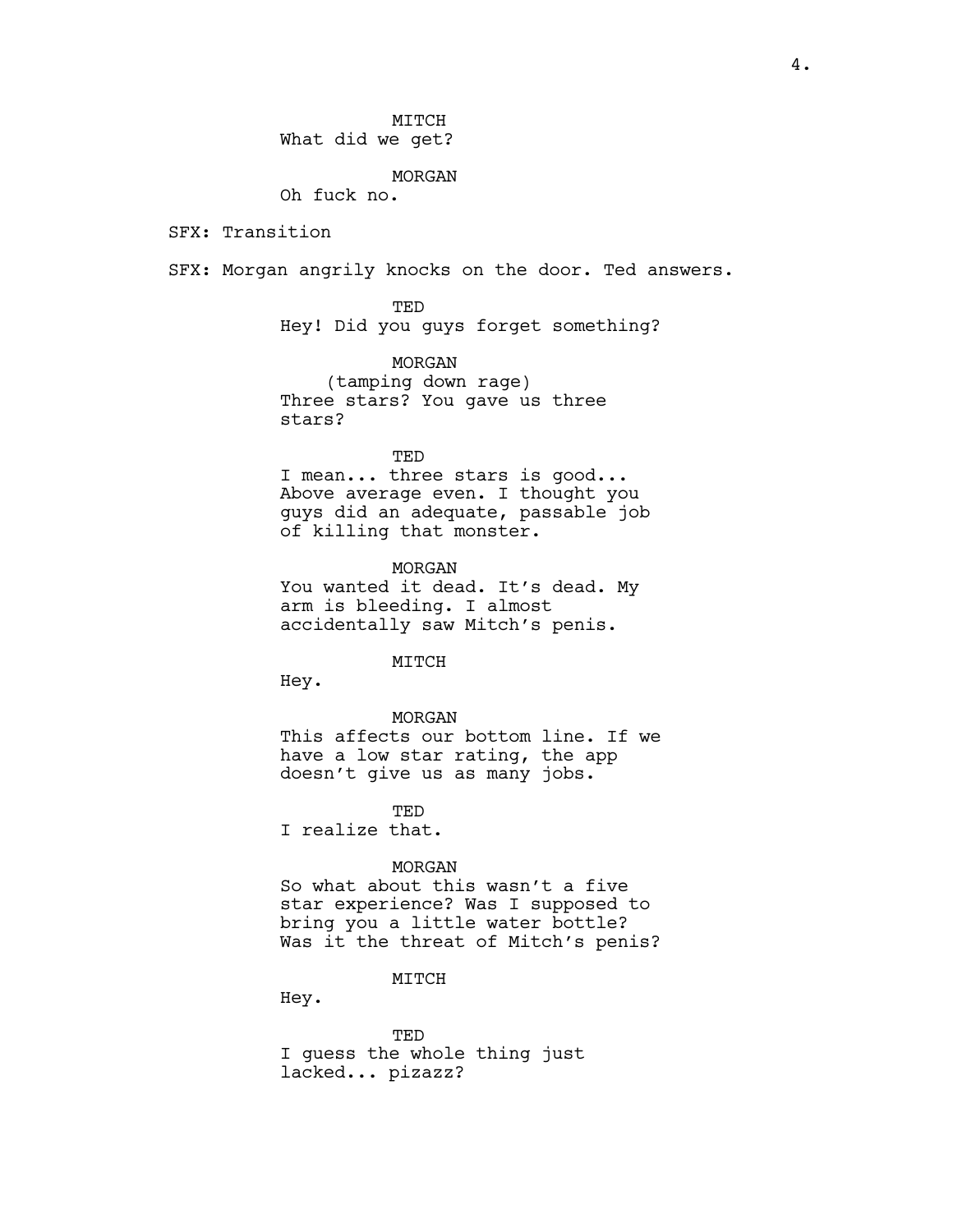Wut.

#### TED

Other Huntrs I've used in the past have just been a little more... fun. I kind of assumed because there was two of you that there would be a cool dynamic or banter or something.

## MTTCH

We did have a fun discussion about putting ranch dressing on scrambled eggs.

TED Oh I just love doing that.

## MORGAN

We were potentially saving your life! You're not dead! Your child you dress like an uncle is not dead! What more could we have done?

**TED** 

I guess for me the difference between three and five stars is showmanship. We used this one AMAZING Huntr who had all these great catchphrases and he even took pictures with our son, Timber.

SFX: Mitch and Morgan snicker

#### TED (CONT'D)

Here, look. I've got some on my phone. He let my son pose with a sword, which was a huge thrill. Here, he's making it look like Timber just stabbed that Imp...

#### MORGAN

Of course. It's Van.

TED

Wait, do you know him? Is this someone you've had a long and complicated relationship with?

#### MITCH

Woah! She totally has! You're good.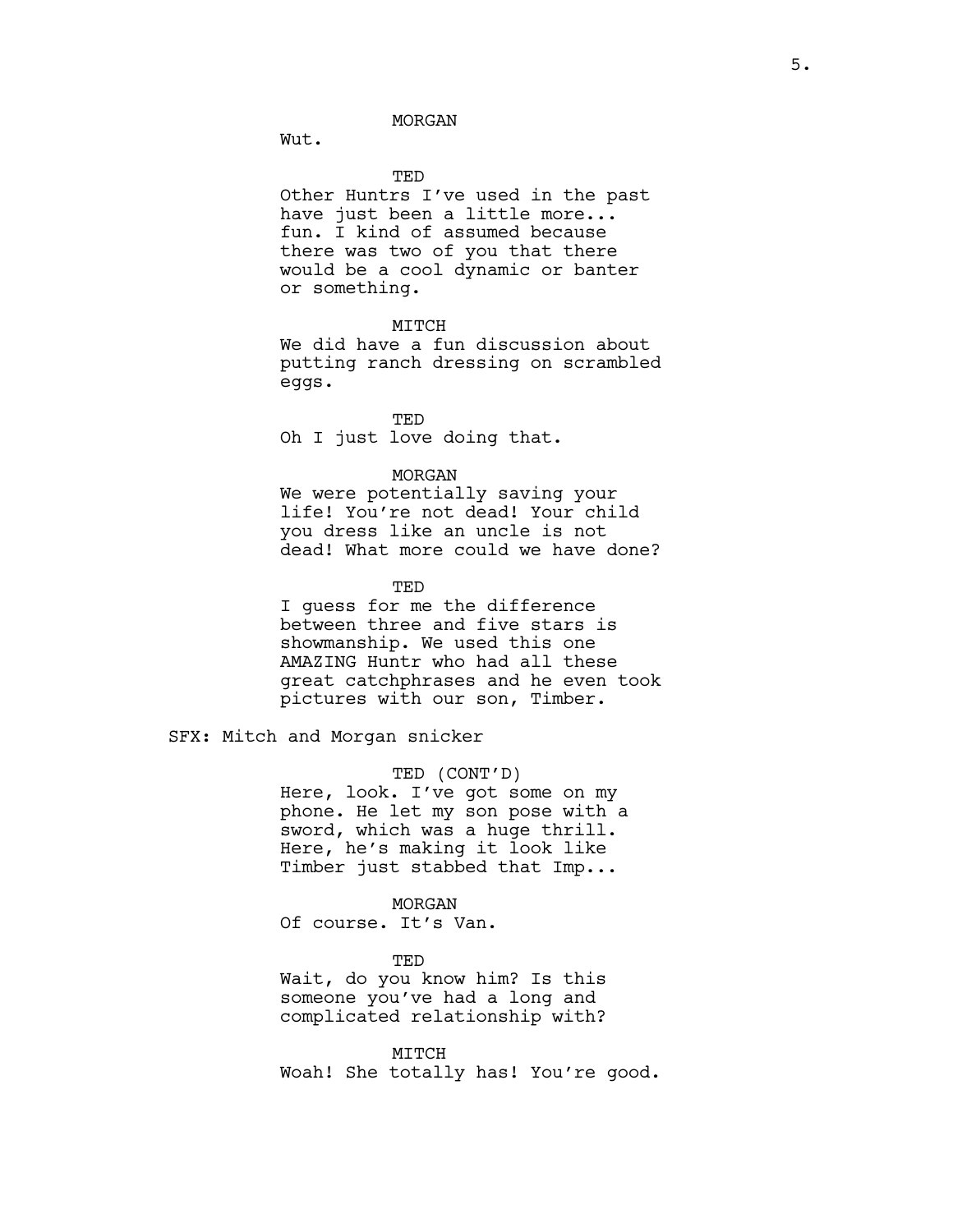**TED** I'm very intuitive.

MITCH Yeah, no kidding.

TED Some might say I'm an empath.

SFX: Transition

Van's place. Morgan and Annie sit on Van's filthy futon that's covered in blankets made heavy with a decade of pot smoke.

> VAN So glad you guys came by to chill! I want you to try something.

SFX: Clinking glasses, tea pouring

## VAN (CONT'D)

It's a Kombucha inspired drink I'm brewing with gourds from outside in the Brush. I know we're not technically supposed to have them, but early hip-hop artists weren't technically supposed to use samples, and they changed music forever.

#### MORGAN

Wow... it's really bad.

VAN

Yeah, It's not really about having a pleasing taste. It's about getting rid of toxins and strengthening your cell walls.

#### MITCH

What happens when your cell walls are strong?

#### VAN

You know... I'm not really sure. Whatever it is, it's probably not bad.

#### MORGAN

Van, we wanted to talk to you about something. How many stars do you have on Huntr?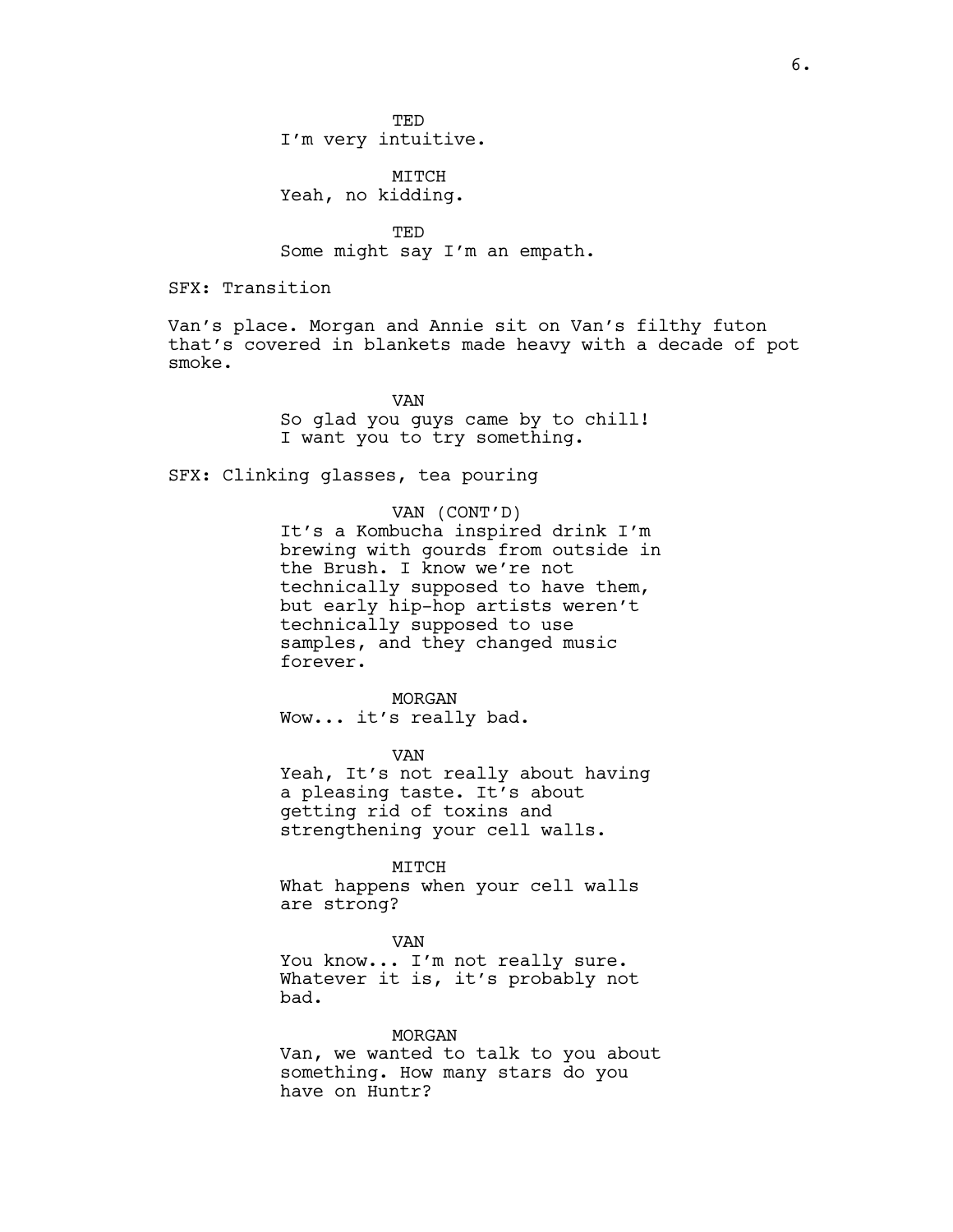VAN All five baby.

MORGAN

How do you do it? Killing the imps just doesn't seem to be enough.

#### VAN

Oh, that's because it's not. I'm finding that being active on Huntr isn't just about your killing skills, although that's a key element. It's about marketing yourself. Becoming a brand.

MORGAN

Please don't say "brand" again.

MITCH

We should listen to him. He's got five stars. Five! That's the most!

VAN

I've got an Instagram account with geo-tagged filters, I live stream hunts and I have a Patreon with bonus content.

#### MORGAN

Bonus content?

VAN

Just some electronic music and sick beats I've been messing around with.

MITCH Wow, you really do it all huh?

#### VAN

You gotta stay relevant. There's some 19-year-old kid out there killing monsters in ways you can't even imagine.

## VAN (CONT'D)

You guys have tons of potential. I mean, Mitch has powers! Legit powers! You should get a cool name, like "Da Freak"

MITCH I'm not sure if that...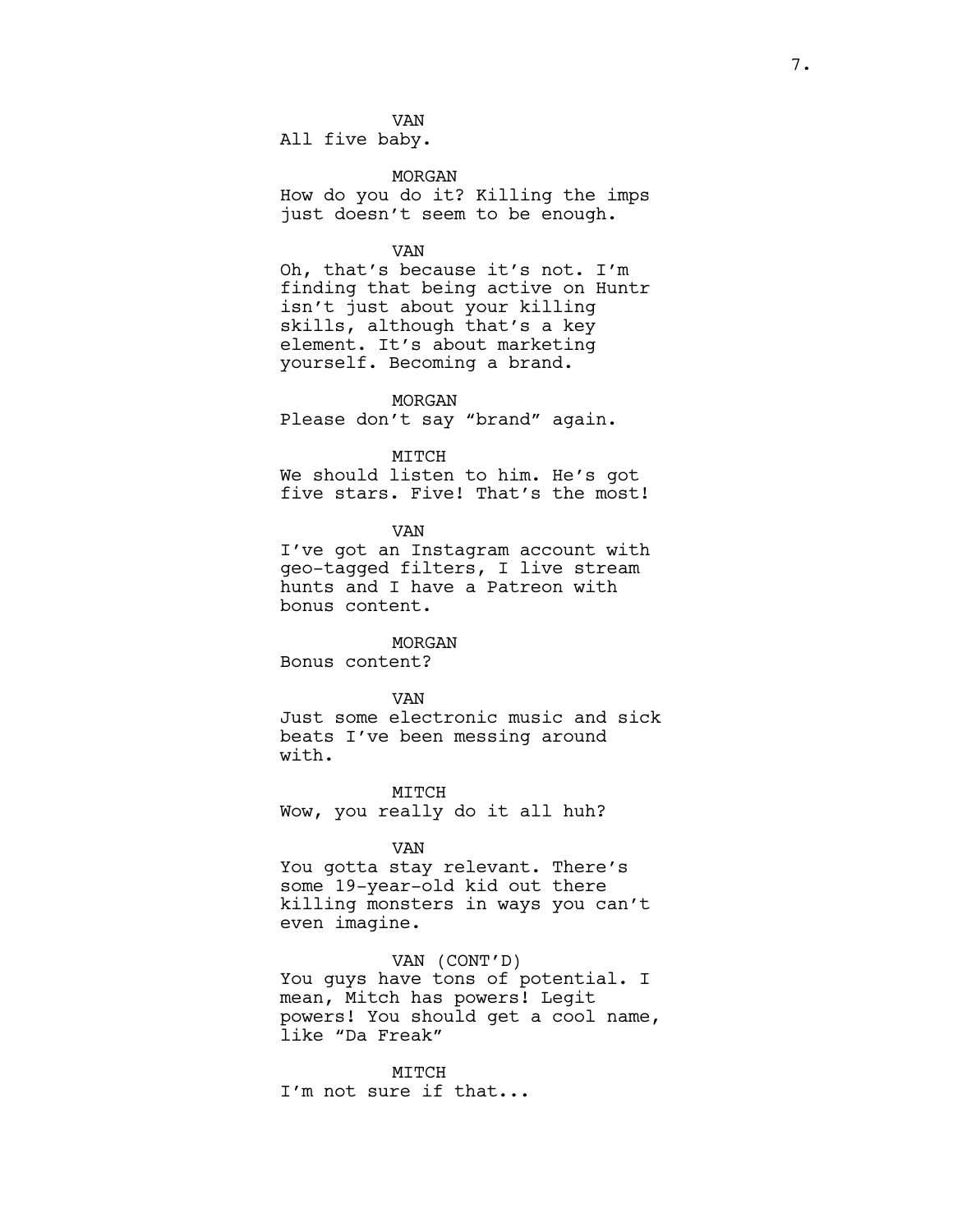VAN

It's perfect! "Who killed your Imp? Mitch." Lame right? "Who killed your imp! DA FREAK!" It's prefect!

MITCH I guess my main issue with it is that it's kind of insulting.

SFX: Van's phone buzzes.

VAN

(laughs to himself) Oh, them again. Hey, I just got a Huntr call from some regulars. Why don't you come with and see what a five star experience looks like.

SFX: Transition

SFX: Van battling a monster in the background.

Morgan and Mitch stand on a suburban porch with Connie, Carrie and Christine, three suburban moms holding GIANT glasses of sangria. They're clearly a little day-drunk.

> CONNIE So, how do you guys know Van?

> > MORGAN

We're Huntrs too.

MITCH

And she and Van used to date. They've had a long and complicated relationship.

CARRIE Oh, you guys had a thing? Lucky. We think Van is just the best.

Van is battling a giant Queen Bee-like Imp that's swarming with drones. He is bounding around with hydraulic jump boots and gloves that let him stick to walls. This is not necessarily helpful with the fight, but really does look sweet.

CHRISTINE

We always seem to get an Imp attack when we're having our Sunday Funday book club.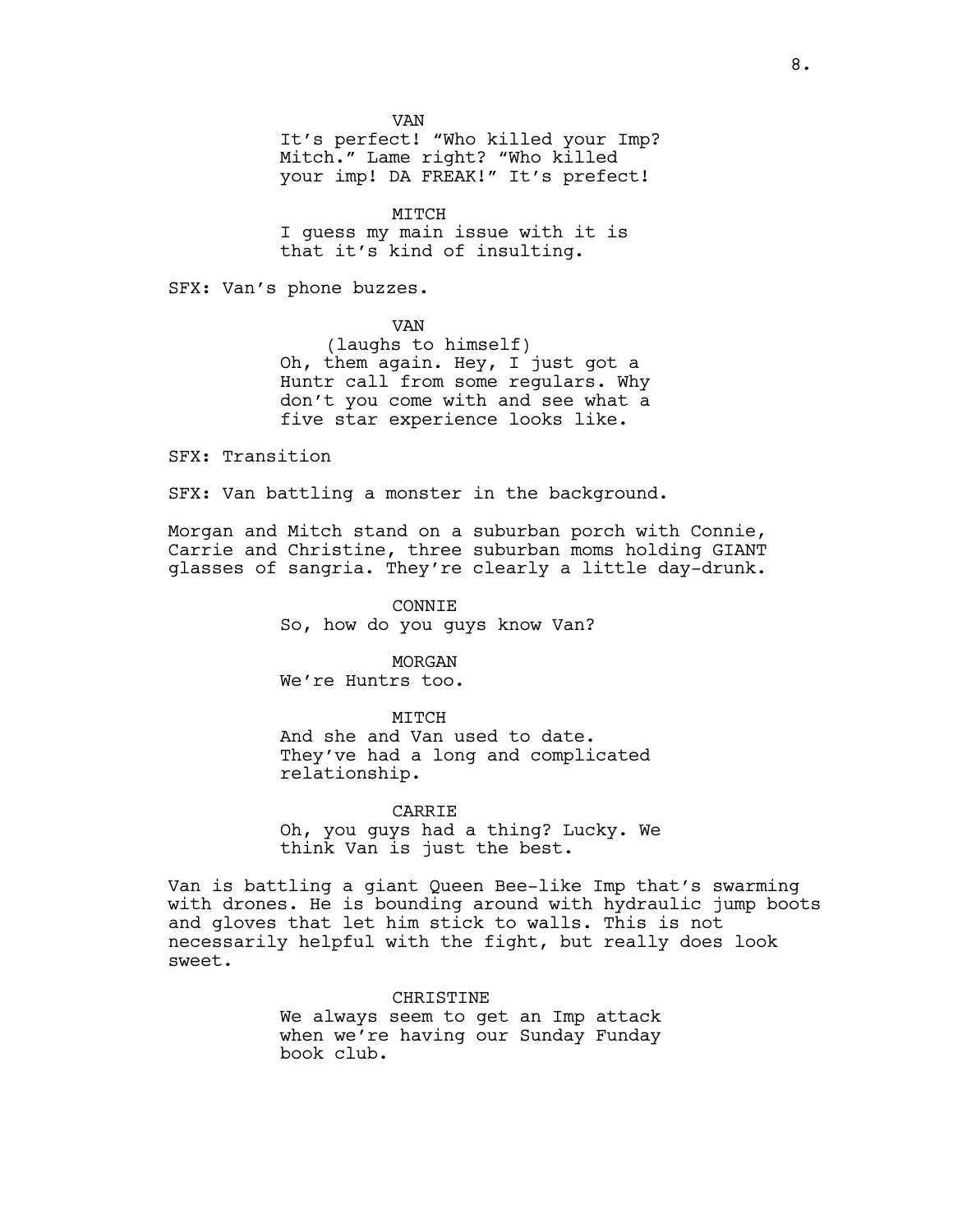CONNIE Personally, I'd rather watch Van kick ass than discuss Lincoln in the Bardo.

CARRIE You're just saying that because you didn't read it.

SFX: They all laugh and clink glasses.

CHRISTINE Hey, do you two want some sangria? I make it with wine.

MORGAN Yeah, fuck it. Why not?

SFX: Sangria pouring

CARRIE Ooo, looks like Van is going for the killshot!

SFX: BAM!

VAN Time to check out baby!

CONNIE, CARRIE, CHRISTINE Time to check out baby!

MORGAN

Oh come on.

MITCH What? It's a solid catchphrase.

SFX: The Book Club applauds.

CONNIE Thank you SO MUCH VAN!

CARRIE We SOOO appreciate it!

**CHRISTINE** I think I drank too much on an empty stomach. I should slow down.

VAN Drinks! Hey, since I'm off the clock, why don't we all have one?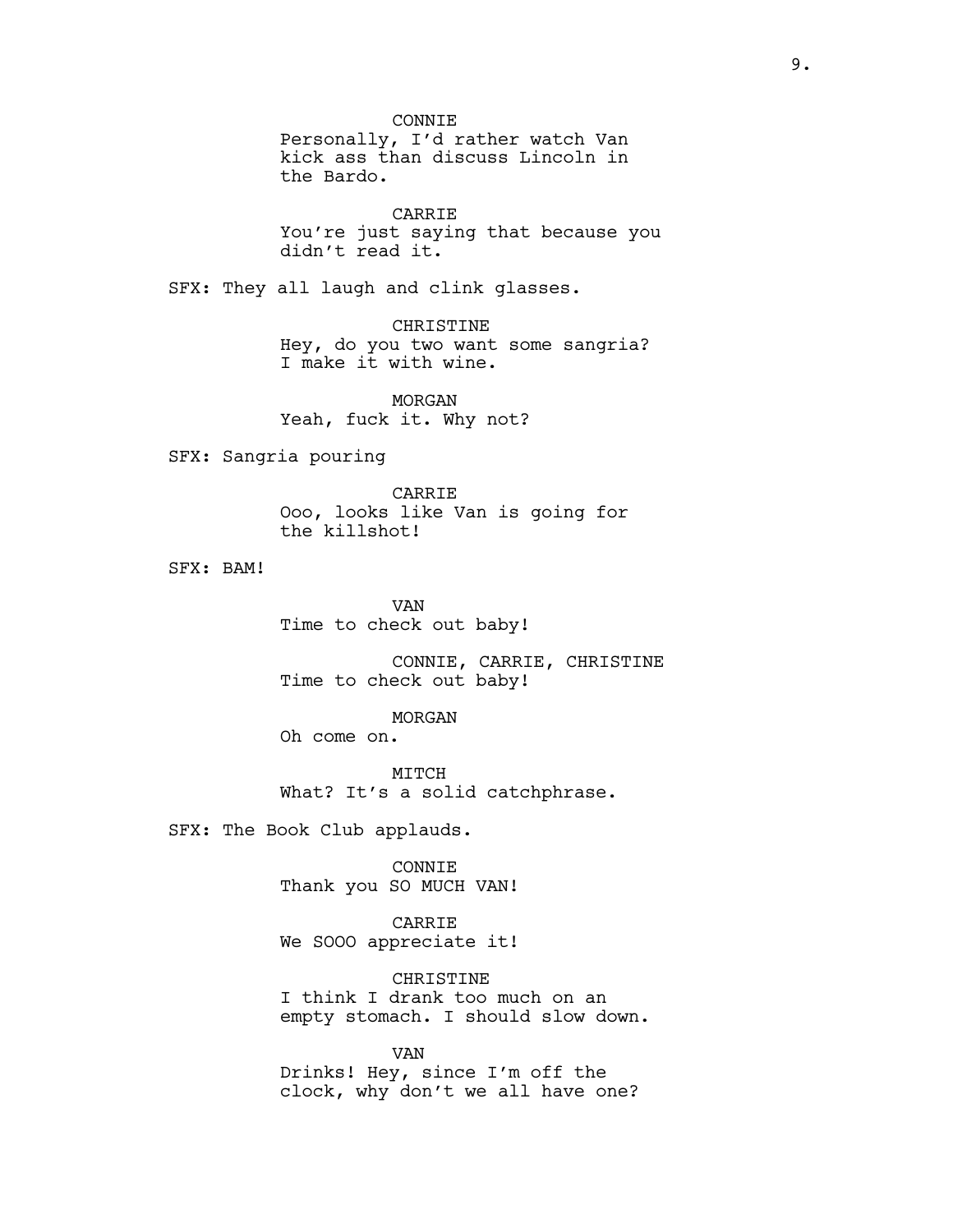He reaches for the Sangria pitcher and some of the glop from the monster gloops into it. Van gives Morgan a panicked look.

SFX: Gloop

## MORGAN Oh, something just glooped into your drink. Maybe don't...

CHRISTINE Don't tell me what to do.

MORGAN Yeah, it's just that people have been known to mutate if...

CHRISTINE I don't need this from you right now. I think my kids have been selling my pills.

CONNIE Hey Van, remember how my husband has that guitar he THINKS he can play? Would you... mind?

VAN

Totally!

*SFX: The Book Club claps. RECORD THIS AS WILD TRACK PLEASE.* \*

SFX: Connie hands Van a guitar and he starts to strum.

VAN (CONT'D) Music is always changing, and I think that's great. But personally, in reflective moments like the one we're in right now, I always go back to the old masters. Bob Dylan. Joan Baez. And the man I'm going to recognize today: Mr. John Mayer.

MITCH Oh HELL YEAH! Love Mayer! Dude does NOT get enough respect.

VAN Nice, Mitch is a Mayer-niac!

MITCH He's pure musical mayonaise.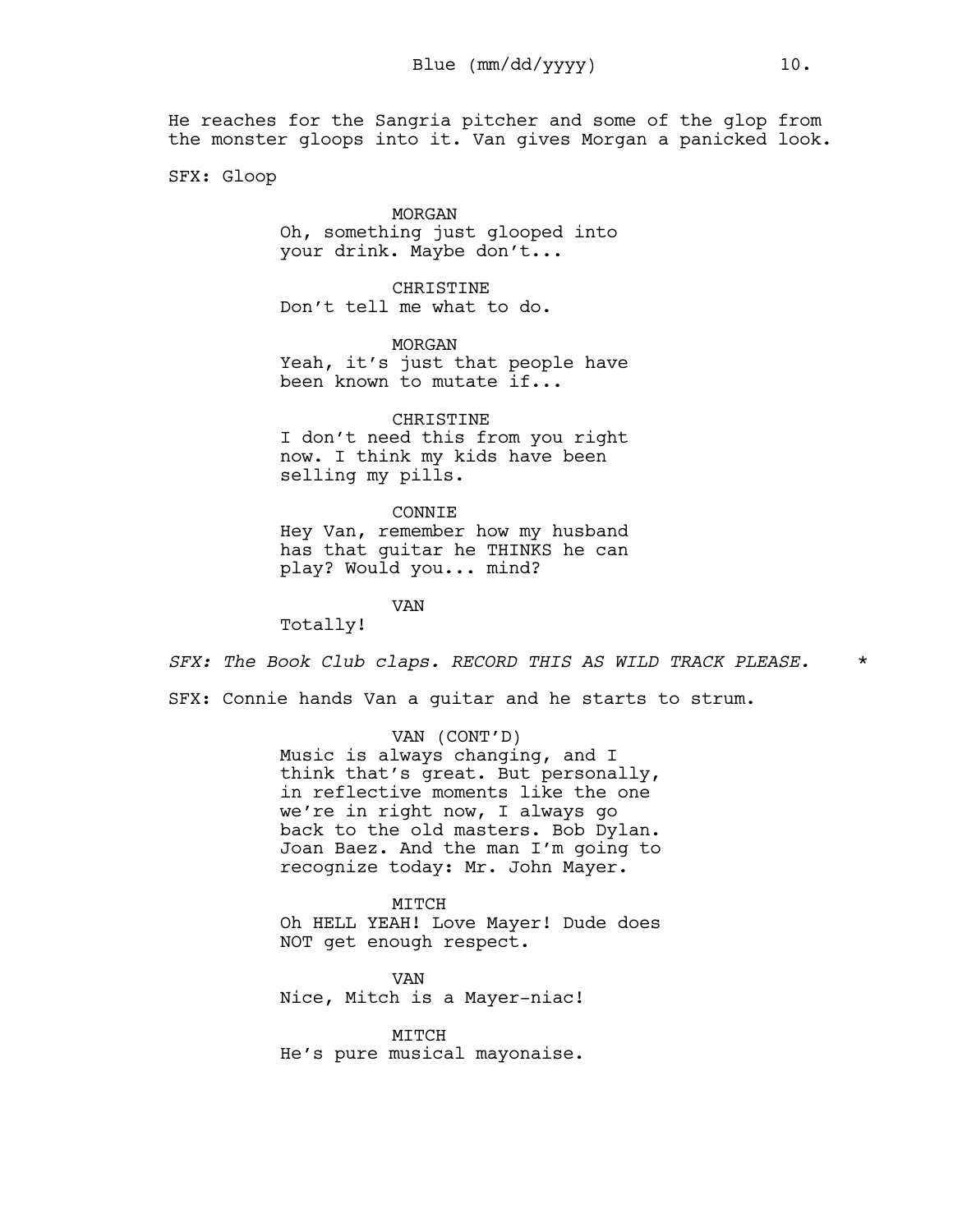VAN The condiment everyone uses but no one talks about. I think you guys know this one.

Van starts to play "Your Body is a Wonderland" well... he would if this wasn't a podcast with a very modest budget, so for our purposes he'll play something legally dissimilar enough.

SFX: Van and Mitch sing the bootleg version of Your Body is a Wonderland. The Bookclub joins in.

ACT 2

The next day.

SFX: Mitch bouncing on a yoga ball

Mitch and Morgan sit on yoga balls in Bonnie's office. Mitch bounces annoyingly on his. He's got a GIANT bowl of cereal from the Tandem cereal bar, a branded hoodie and beanie. Bonnie is yelling at someone on the phone.

> **BONNTE** Tell those R&D goobers that the upstairs bathrooms are for management only. I can tell it's them because the turds that clogged the toilet are coming out of something with a diet that's not even the least bit micro-biotic. Okay thanks. Let's grab drinks soon!

SFX: Phone hanging up

BONNIE (CONT'D) Sorry about that. Morgan! How's my favorite and... my favorite's friend. Hey, can you actually stop bouncing?

MITCH Sorry. I'm just kind of intimidated by you and the bouncing helps calm me down.

BONNIE I understand completely.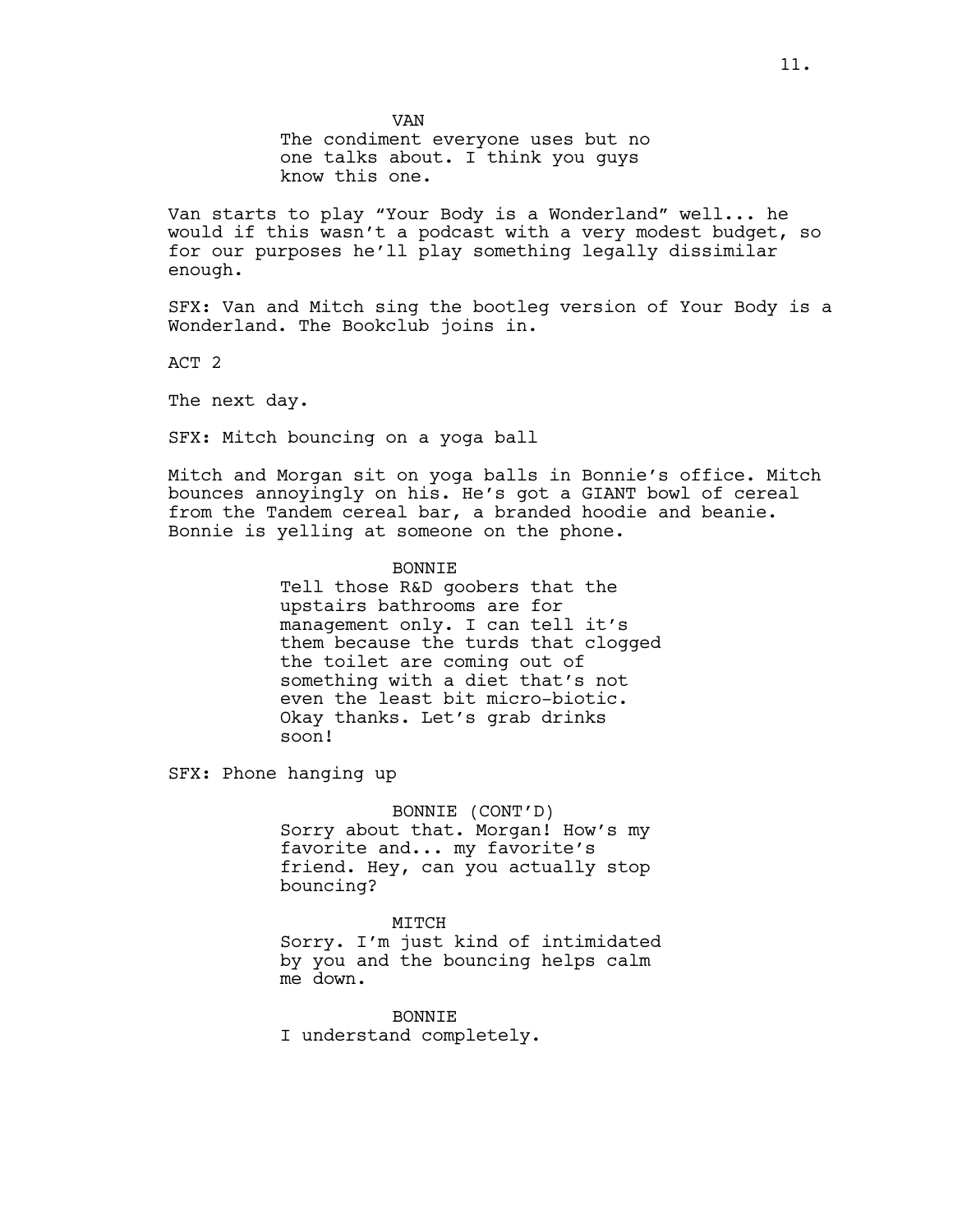## **MTTCH**

Thanks for letting us get cereal at the cereal bar and this swag from the swag closet. This seems like it's a fun place to work.

#### BONNIE

It is, isn't it! Too much maybe? Hard to say what too much fun is. Anyway, you wanted something from me.

### MORGAN

We want you to change our star rating. We only have three and a half and Huntrs with five stars are getting all the good jobs.

#### BONNIE

You mean like Van? Oh, he's doing so great. You should see all the heat he's getting on social media. Listen to these... "Van is Bae. Van had me like. Hashtag Time to Check Out Baby." And look at his mentions! In the last day alone over 35 different twitter users have called him Daddy.

#### MORGAN

What does that matter? It's just about killing imps, right?

#### BONNIE

Not even close. Maybe this will explain it: I know you didn't pay to come to Fairhaven because I dragged you in from the wilderness myself. And I'm assuming your pal here is getting some help from his parents...

## MITCH I'm paying them back in installments.

BONNIE And how's that going?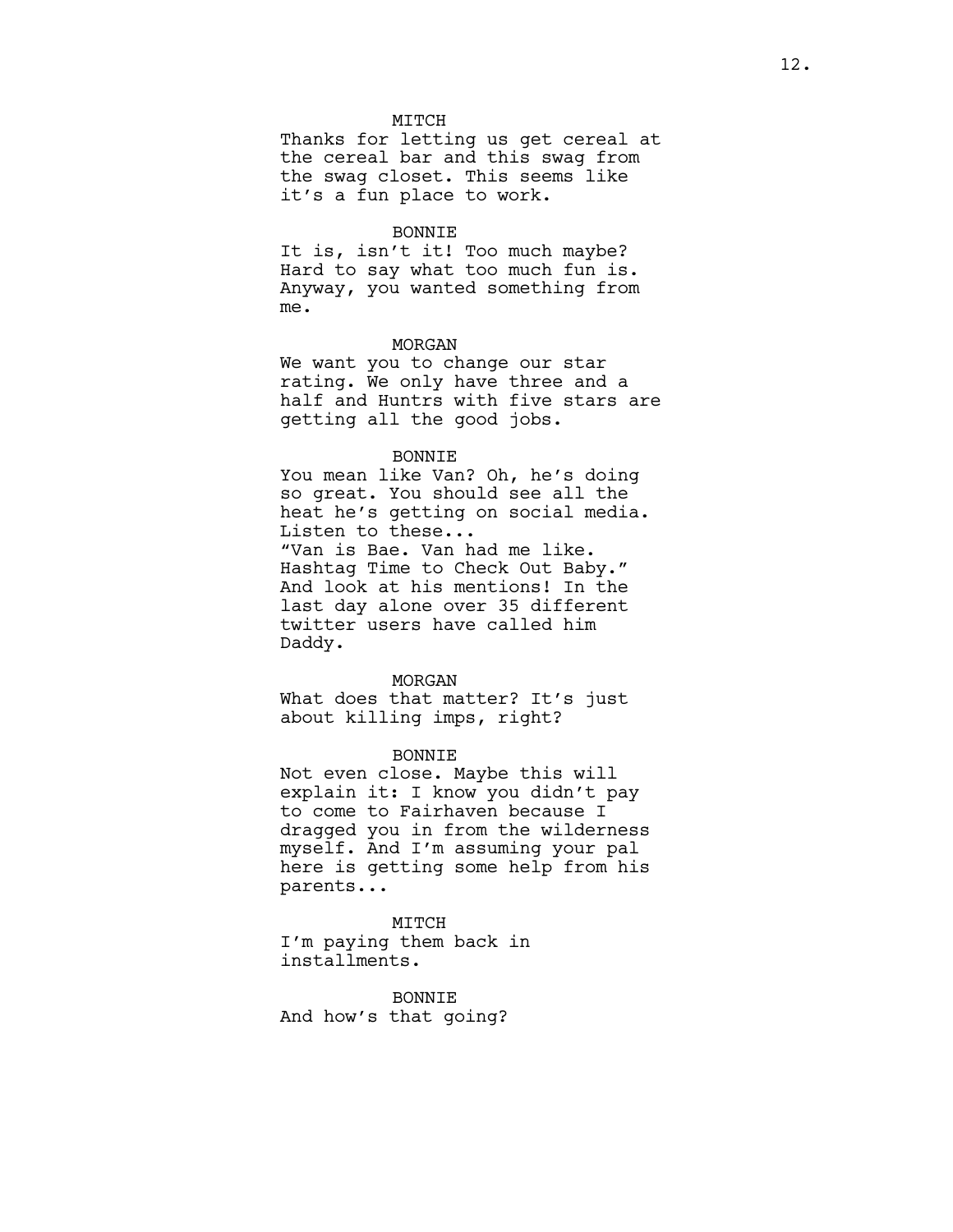## MITCH

I haven't technically started. But my Mom knocks some money off my debt if I help untangle lights when I come home for Christmas.

#### BONNIE

My point is, most people pay good money to live here, away from all the shit on Earth, and they weren't nuts about being killed and eaten. But, thanks to all the excitement surrounding Huntr, we've taken that bug and turned it into a feature.

#### MORGAN

So people are like, enjoying the attacks?

### BONNIE

It's excitement and adventure right in your own backyard starring members of your community!

#### MITCH

I think we can kick it up a notch. I feel like I can get people to call me Daddy.

#### **BONNTE**

That's the spirit! You do have that cool power, that goo that blasts out of your fingers. Maybe get a name that goes with that? "Goo Finger"? Kinda like "Goldfinger"? What about "Finger Blast?"

## MITCH

Yeah, we're still in the brainstorming phase about the nickname.

## BONNIE

You know what, maybe it's best that you don't try to go the Van route. Showmanship has never been your strong suite.

## MORGAN

I can turn it on when I want to.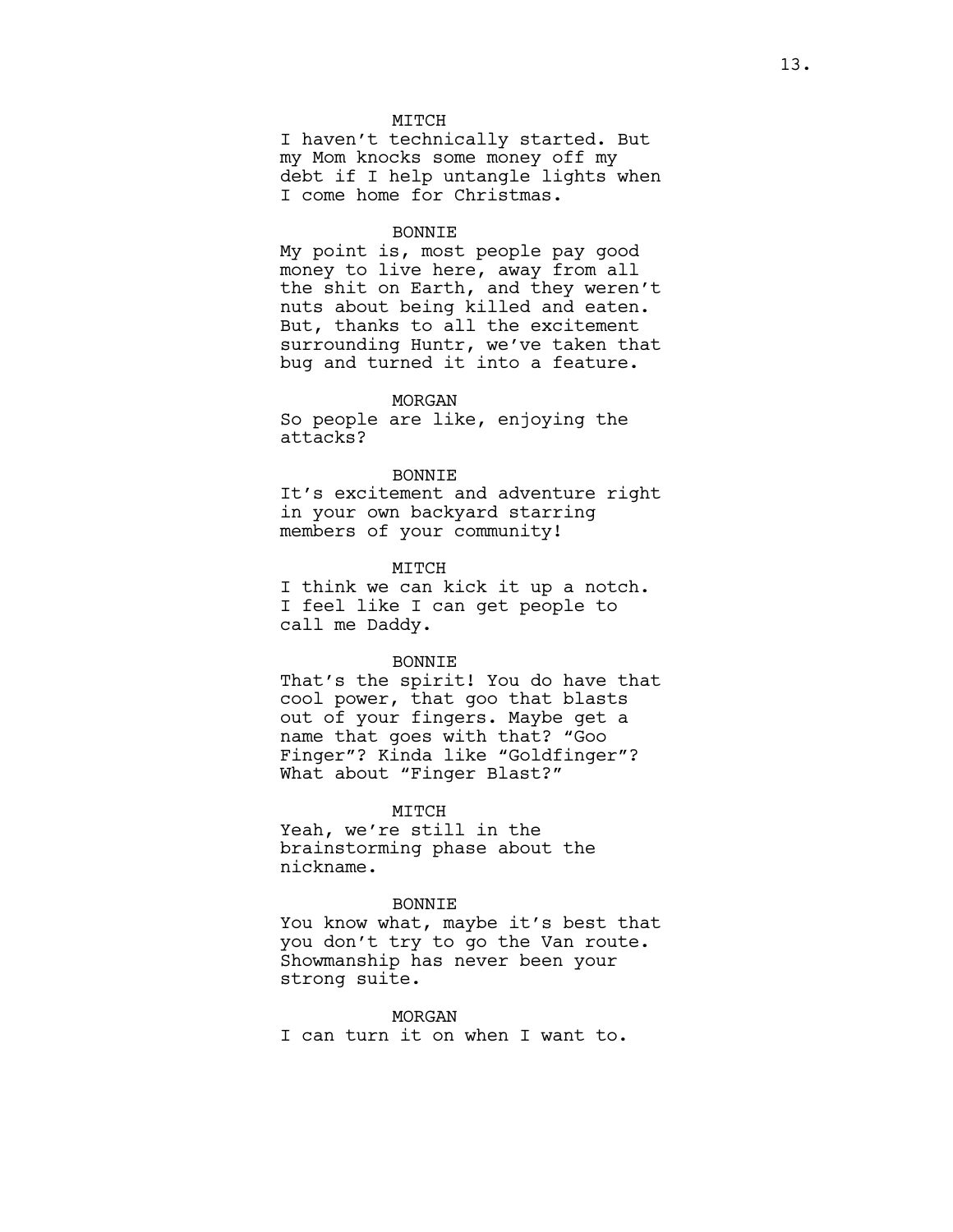BONNIE I bring this up with all the love in the world: when you were a kid, you collected tea bags.

MORGAN Tea bags are neat! Especially if you get an oblong one.

BONNIE

Gadgets! I think gadgets should be your thing. I may not be able to change your rating, but I can give you early access to Huntr Gear 2.0!

SFX: Wall mechanically spinning around.

She flicks a switch and her wall spins around to reveal a cache of new weapons.

> BONNIE (CONT'D) Here's an energy shield and a retractable shock-absorbing exoskeleton...

SFX: Mitch bouncing on the ball.

#### MORGAN

Frankly, all this is unnecessary. Simple stabbing weapons work best.

### BONNIE

I thought you might say that. I really thought you might say simple stabbing weapons work best, so I had R&D whip these up.

She opens a drawer and removes a series of sleek, simple blades.

### BONNIE (CONT'D)

Pick one up. They're the same weight and density as the bone weapons you'd craft in The Brush. Plus, you'll notice some smaller throwing weapons that fit right in that... charmingly retro fanny pack you still insist on wearing even though you're an adult. I love the feel myself... hey can you stop bouncing?

SFX: Knife fling. POP!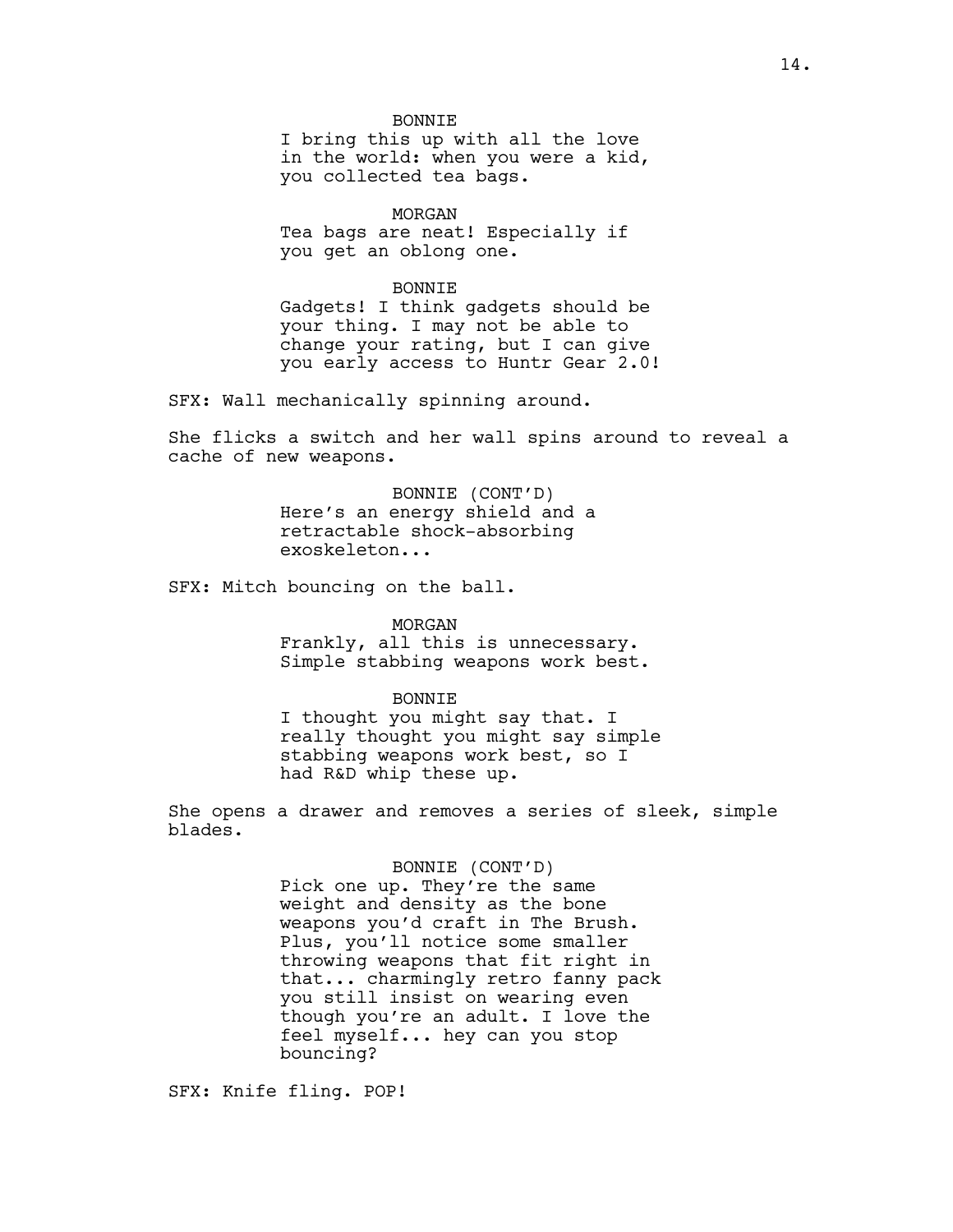MITCH

Sorry.

SFX: Morgan picks up the knife.

## MORGAN

Okay... these are a step in the right direction.

#### BONNIE

Why don't you grab a few lil' stabbies and I'll see you around. I still have some recon to do about some unauthorized shits being taken in the upstairs bathroom.

MITCH Oh... was I not supposed to use that?

## SFX: Transition

Back at the apartment, Morgan and Mitch brainstorm with nowout-of-work drug dealer, Annie, because who better to go to for career advice?

### ANNIE

I totally get where your boss is coming from. Don't rely on showmanship. Maybe sell pure fear? That's always helped me when I've dealt drugs. Kids from the suburbs LOVE it when you throw in a secret knock or a code word. Sometimes I'd just tell them to hide in the tub. No reason. I'd just yell "Hide in the tub!" They loved it.

### MORGAN

We can do this, right? We don't have to as ridiculous as Van, but I can do tons of cool stuff.

### ANNIE

We have to figure this out. All our eggs are in this basket. I had to stop selling because you're working for da man.

#### MITCH

And I can't go back to delivery driving. I quit in a pretty intense way that in hindsight was unnecessarily harsh.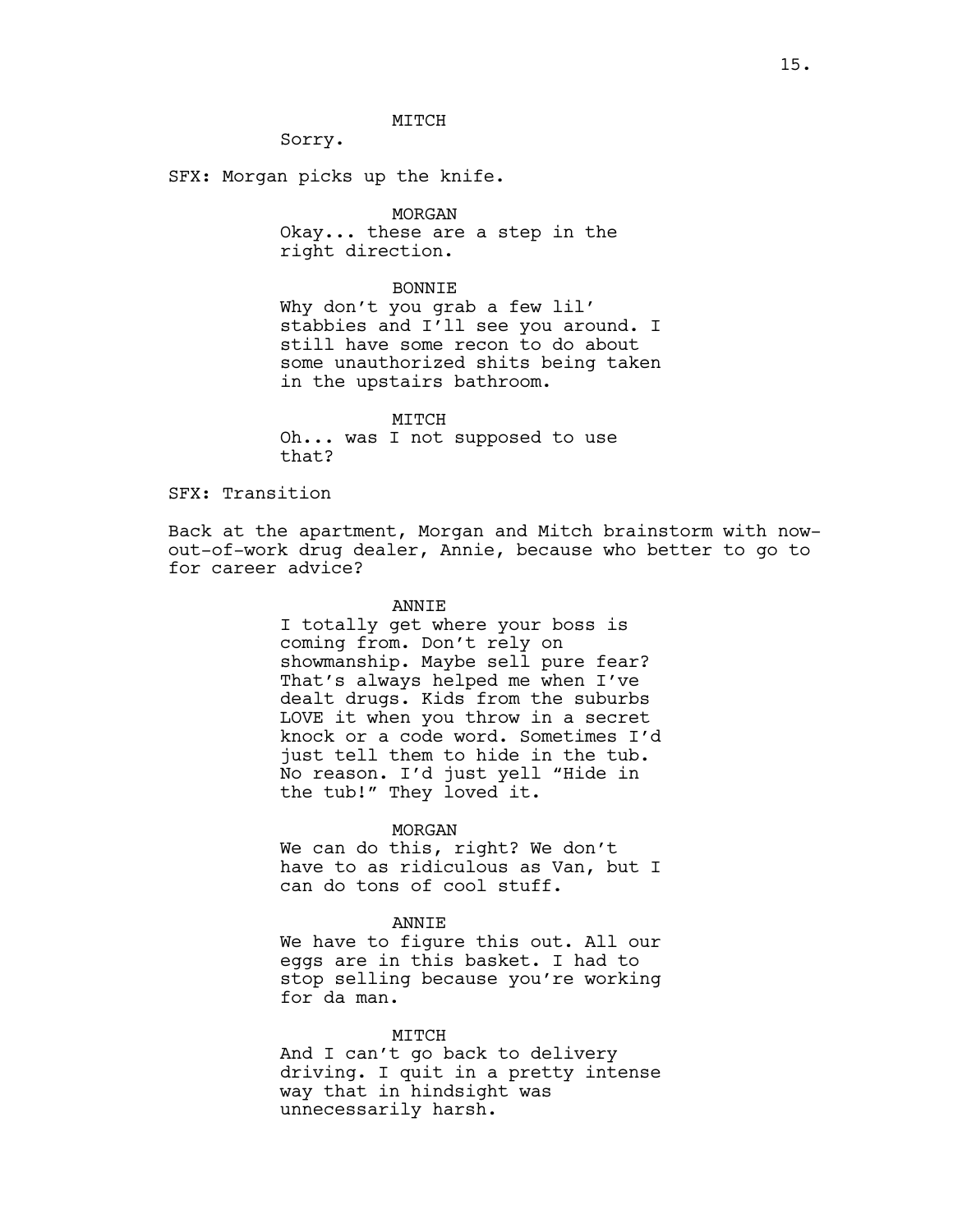### MORGAN

Why does no one believe I can be exciting? I can do a catchphrase if that's what everyone wants. I wrote down a few. It's stab time. Today sucks... for you! Stab ya later... Are these working?

### ANNIE

What about: "Hop in my fucksack"?

### MITCH

I don't think we're supposed to swear.

### ANNIE

I think it's mainly your delivery that needs work. That's kinda Van's strong suit. He just says shit with confidence. People love him.

#### MORGAN

I know. That's part of why he was so impossible to date. The last anniversary we had before we broke up, he spent the whole night doing close-up magic for our waiter.

#### ANNIE

Ah, the magic phase.

#### MORGAN

So many phases. Like, he's so much goddamm fun, but you never know what you're going to get from day to day. Maybe he spent all day cooking for you, but maybe he spent it practicing it with his jam band he's starting with a guy he just met on the subway and he forgot he said he'd pick you up after your dental surgery.

### ANNIE

Isn't it a shame that the coolest people can be the most impossible to date? That's why I'm doing a kind of poly-flexible thing right now. You should take a page out of his playbook though! The man can entertain.

#### MORGAN

I can entertain too.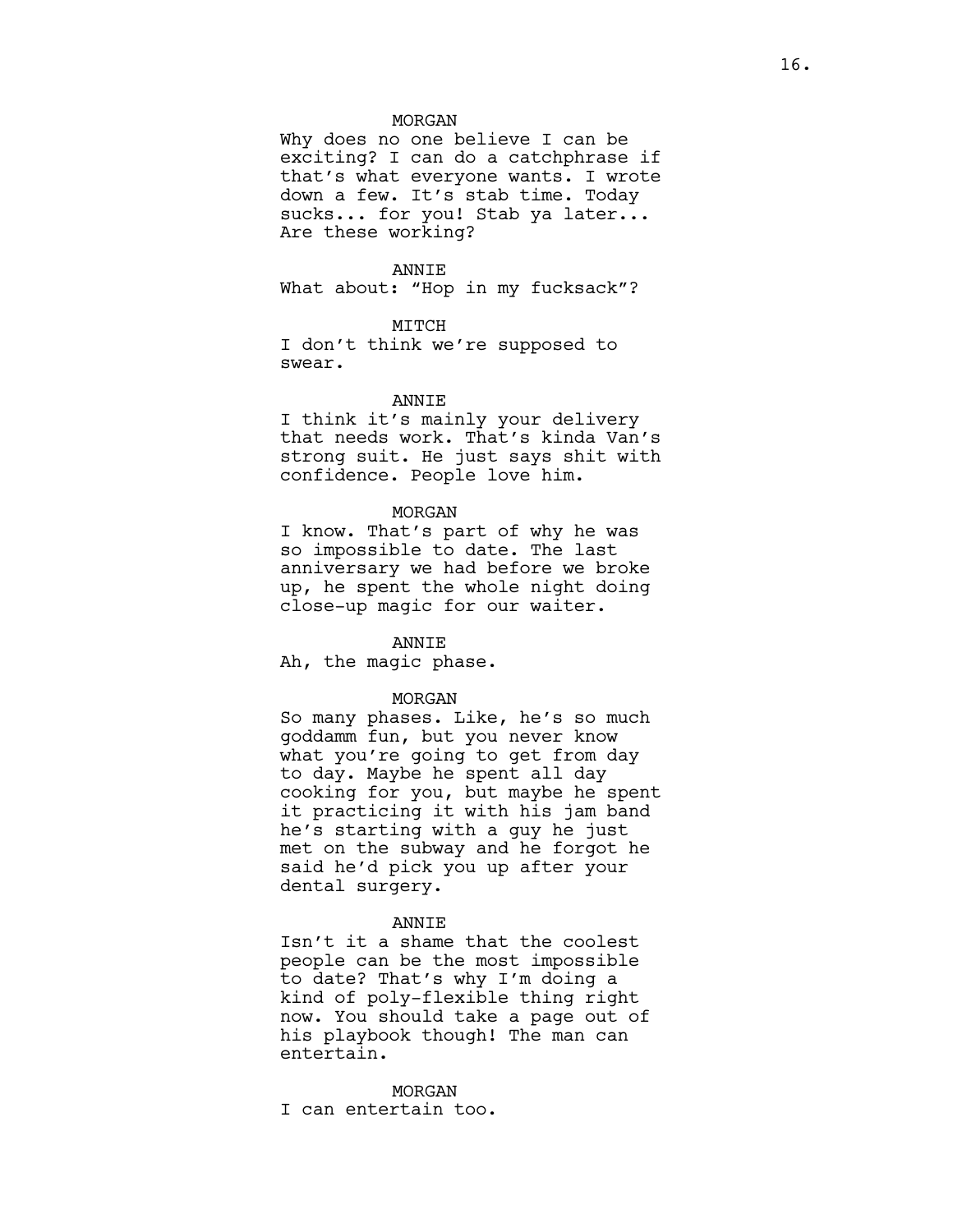**ANNTE** 

Well, **I** love you so **I** enjoy hearing about your tea bag collection.

MTTCH

I have a karaoke machine we can bring with us! It was the first thing I bought when I was trying to get in the party bus industry.

ANNIE Before the bus?

nicknames?

MORGAN What would we use it for?

MITCH I don't know! I'm just thinking about how to set ourselves apart.

ANNIE Hey, how about a nickname for you? What about Lil' Stinker?

MTTCH Why do my powers automatically make people want to give me embarrassing

ANNIE Oh... I TOTALLY forgot you have powers.

SFX: Transition

Van is responding to another call at the Book Club's place. He's carrying a backpack that contains his weaponry, cocktail shakers and devil sticks... in case things get wild.

SFX: Knock on the door. It slowly opens.

SFX: Weird alien hum.

All three women are in the backyard, joined inside the same glowing light. They hover slightly off the ground.

> VAN Connie? Carrie? Christine? Is everything all right.

BOOK CLUB Connie is no longer. Carrie is no longer. Christine is no longer. (MORE)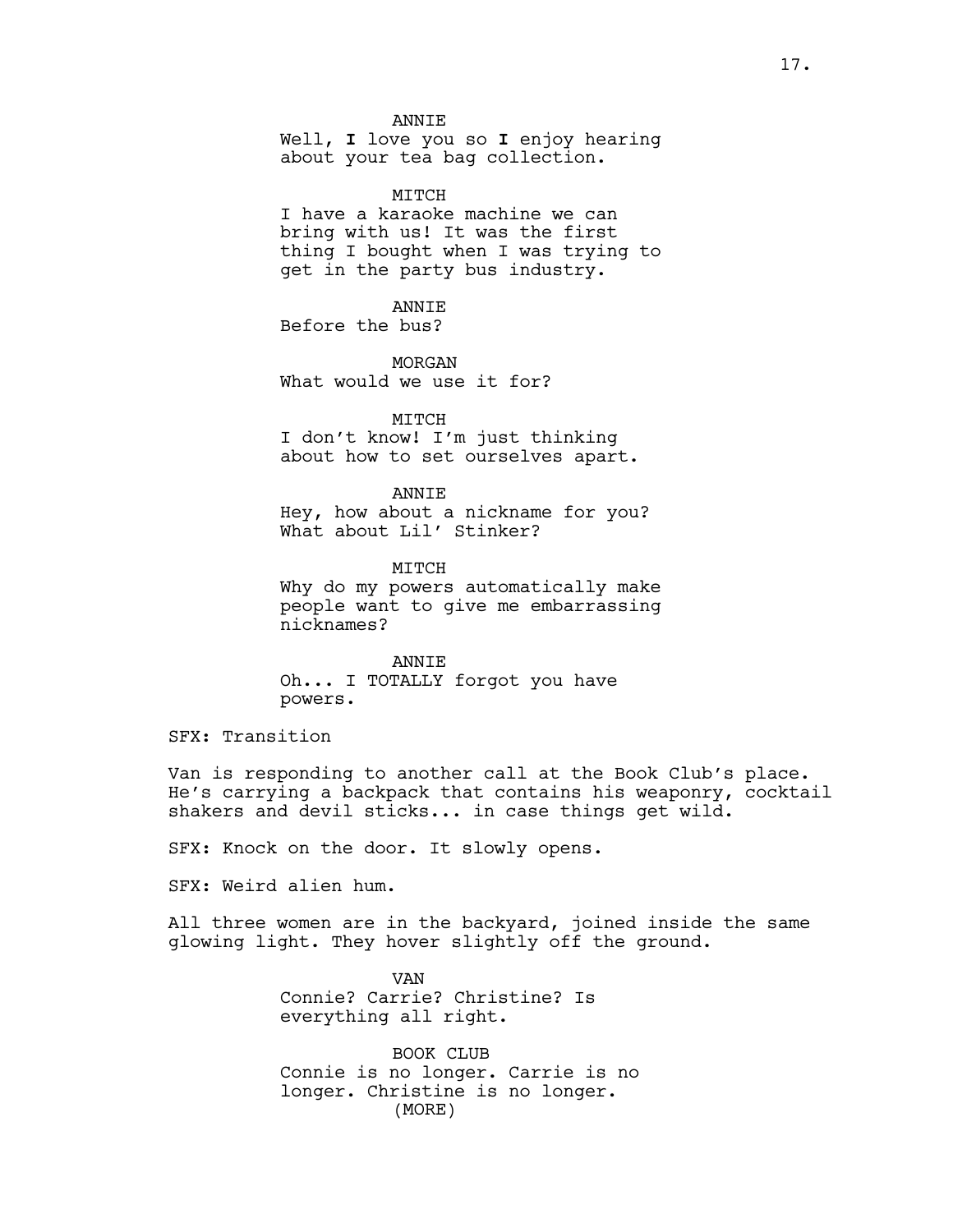There is only Book Club. We are Book Club. BOOK CLUB (CONT'D)

VAN Okay. That's cool. Hey Connie... or... Book Club I guess... is that Connie's husband in a cocoon?

Sure enough, Connie's husband is stuck to the wall, encased in organic goo.

> CONNIE'S HUSBAND Hey... you're... that... asshole that... was... playing... my... guitar.

VAN Come on dude, don't be like that.

## CONNIE'S HUSBAND

Sorry... just... going... through... some... shit... work... has... been a beast... and now... this cocoon business.

VAN I hear you man. It's all good.

### BOOK CLUB

He was not strong enough to join Book Club. He collected stupid vintage guitars but never learned to play. He never helped with the wash. He was always sending messages to his exs on Facebook. He will be nutrients for Book Club.

### VAN

Hey, maybe I let him go and whip us up some guac.

#### BOOK CLUB

We do not require guac. We require only nutrients and expansion. You will become Book Club. You will Eat, Pray, and Love with us. Join Book Club.

#### **VZAN**

I've seen this before. You've been infected by a species that operates as a collective. It crushes autonomy...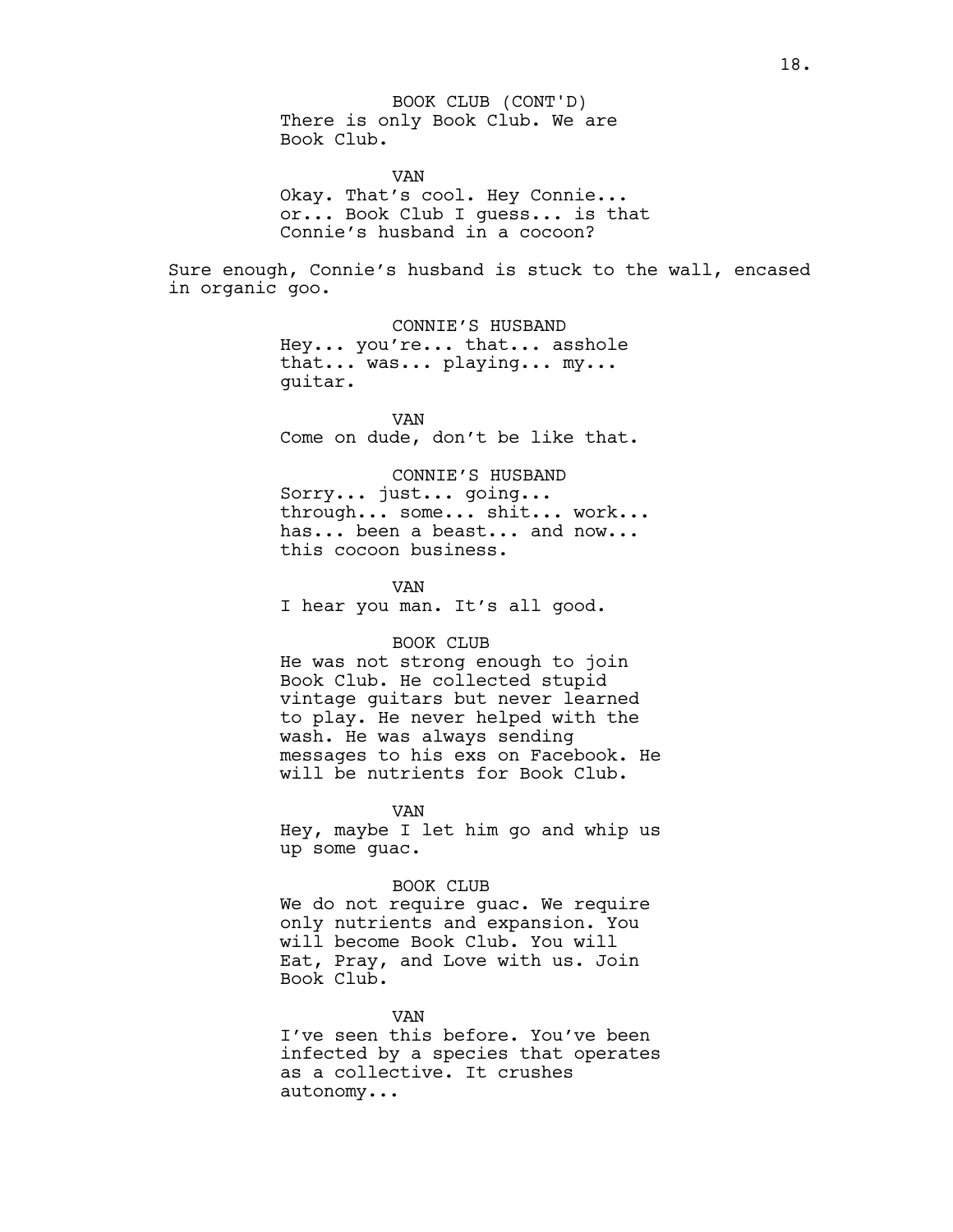BOOK CLUB Quiet now please. Do not resist. Join Book Club.

VAN I'm like, super busy. I have kickball and Greco-Roman Wrestling so I probably wouldn't have time to read the book.

## BOOK CLUB

Book Club is not about the book. Half the time we don't even read it. It is an excuse to hang and drink and become a collective hivemind that will soon envelop the world. Soon all there will be is Book Club.

VAN Super appreciate the offer, but like I said, I'm super busy.

Van throws down the backpack, thrusts his fists inside and pulls them out with his battle gauntlets.

SFX: Battle gauntlets activating. Metallic ca-chunk.

Music: Fight music

He rushes towards them and takes a swing. They dart off into three different directions, then re-form behind Van. They blast him with their green energy and it pull him in. Green bile pours out of their mouths onto Van.

SFX: Green bile barfing. - WOULD BE USEFUL TO GET SOME  $*$ WILDTRACK FROM THEM ON THE DAY. Van screams \*

> BOOK CLUB You are Book Club. You are Book Club.

The green cloud envelops Van. A dead look spreads across his face. Now, when Book Club speaks, he is part of the chorus.

> BOOK CLUB (CONT'D) We are Book Club. Now... let's grab those margs.

ACT 3

A block party is going on in the Book Club's neighborhood. Kids jump in a bounce house and hip parents chat over microbrews.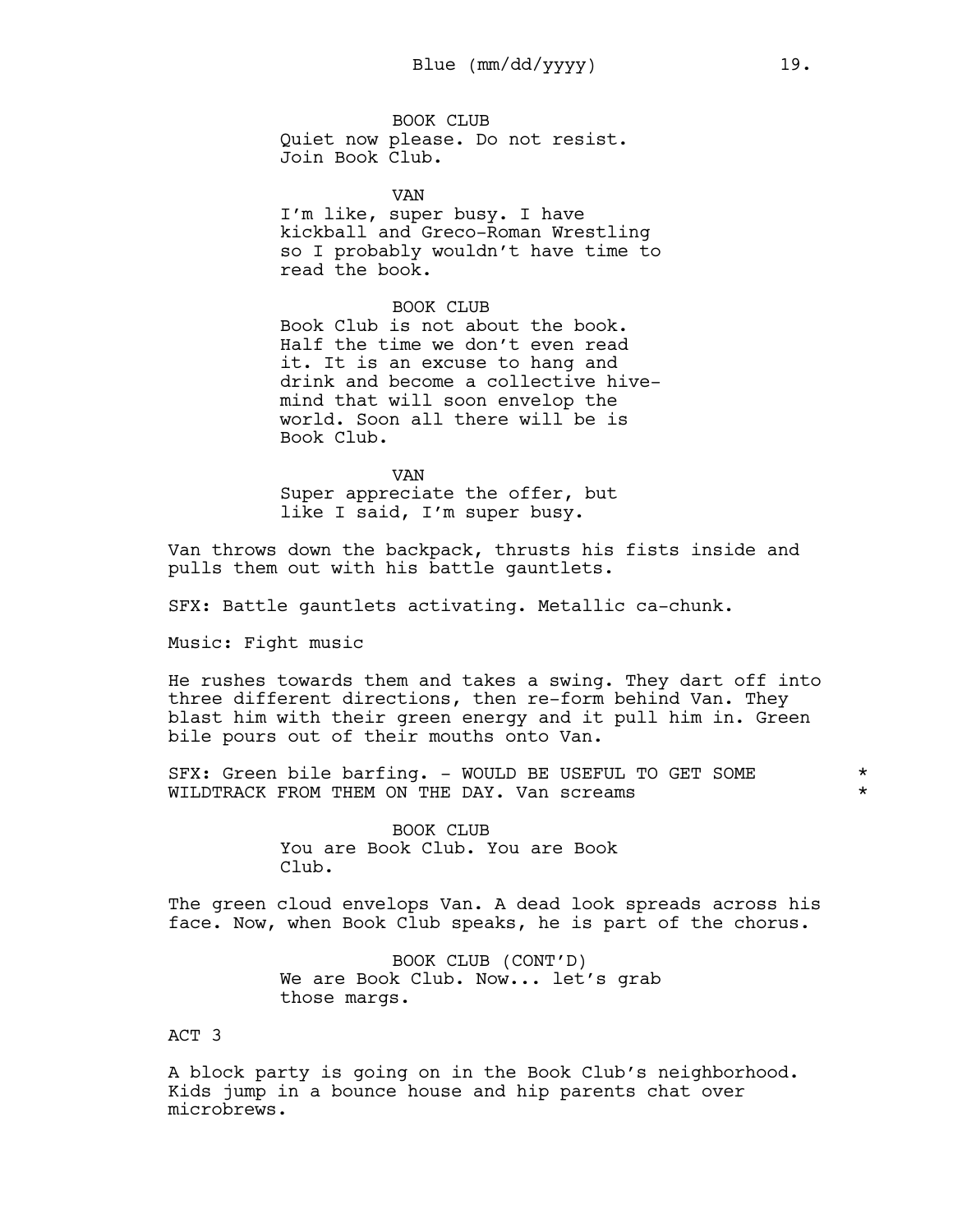SFX: Block party

Music: Some light party music

PARENT #1 My kids don't have peanut allergies PER SAY, but I try and keep a peanut-free household so it teaches them empathy for those that do have one.

PARENT #2 Mmm, that's really interesting. You know I was watching this fascinating documentary...

SFX: Weird alien hum

PARENT #1 Connie? Christine? Carrie? Are... you guys okay?

BOOK CLUB There is no Connie. There is no Christine. There is no Van.

PARENT #1

Who's Van?

PARENT #2 Is it the guy?

PARENT #1 Maybe they're talking about an actual Van.

PARENT #2 Oh, I recognize him from the internet! Hi Daddy!

PARENT #1 Maybe I should call a Huntr?

SFX: Huntr app buzz

BOOK CLUB

Quiet now please. Your time has drawn to a close. The time of Book Club is at hand. The strongest among you will join us. The weakest will have the honor of being turned into nutrients... like you, Paula Christian...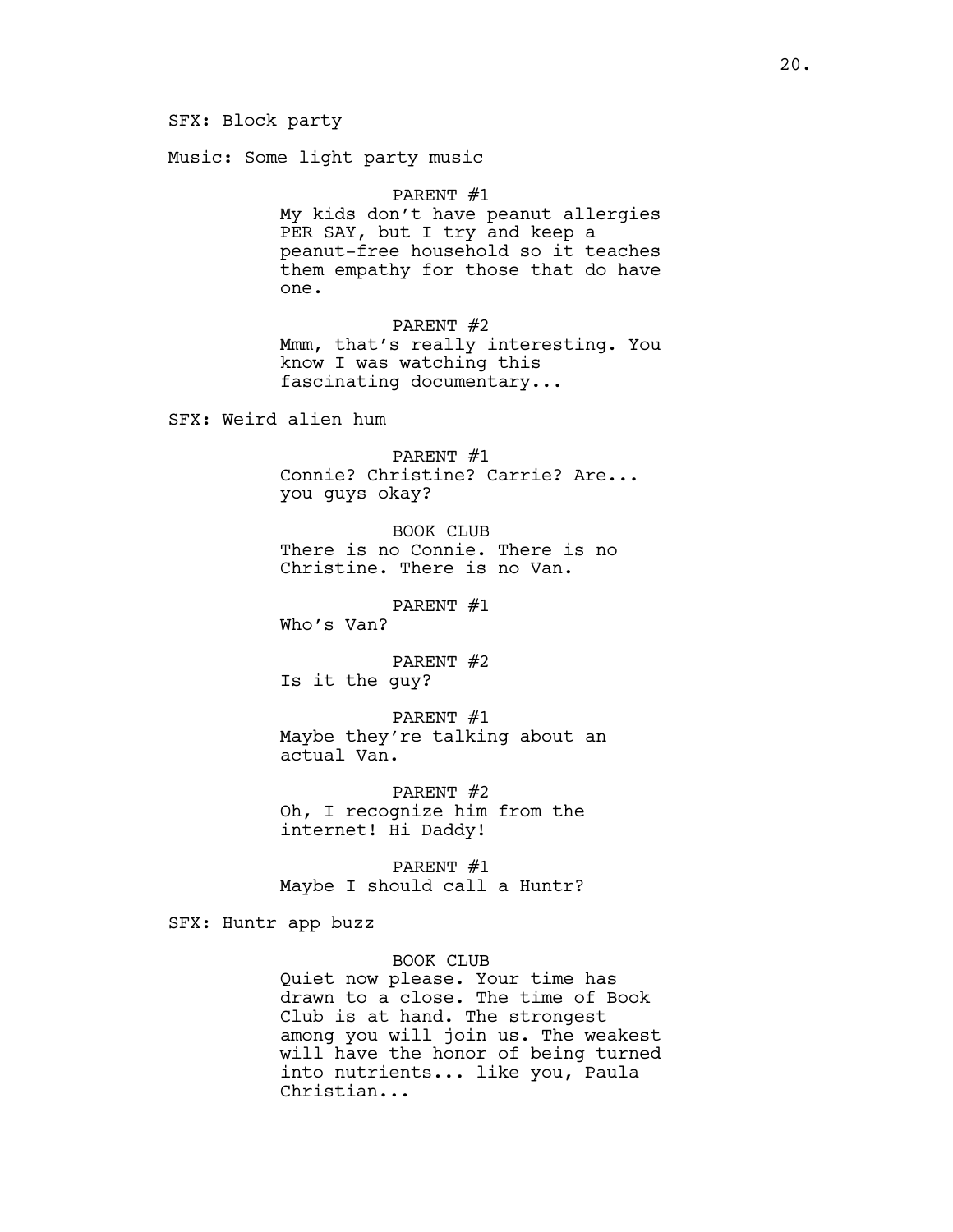## PARENT #1

Yes?

### BOOK CLUB

You apparently can't even keep your dog from crapping on other people's lawns. You are weak. You will be the first to become our food.

#### PARENT #1

That dog is a rescue and has a lot of trauma that manifests itself in his bowel movements.

#### BOOK CLUB

Quiet now please.

## SFX: Everyone screams

Mitch and Morgan watch the chaos from afar. Morgan wields her new swords. Mitch drags his karaoke machine.

> MORGAN This is great. Tons of people. Daylight. Perfect for photos.

MITCH That doesn't look like an Imp. It looks like people. Wait, is that Van?

MORGAN Crap. It is. That bug from yesterday probably infected them.

MITCH What do we do?

### MORGAN

Try not to hurt them I guess, but they're dangerous...

### MITCH

Maybe we could distract them with the karaoke machine? Get them to sing something? Boyz 2 Men maybe? Lots of close harmonies there.

## MORGAN

I can't believe you brought that thing.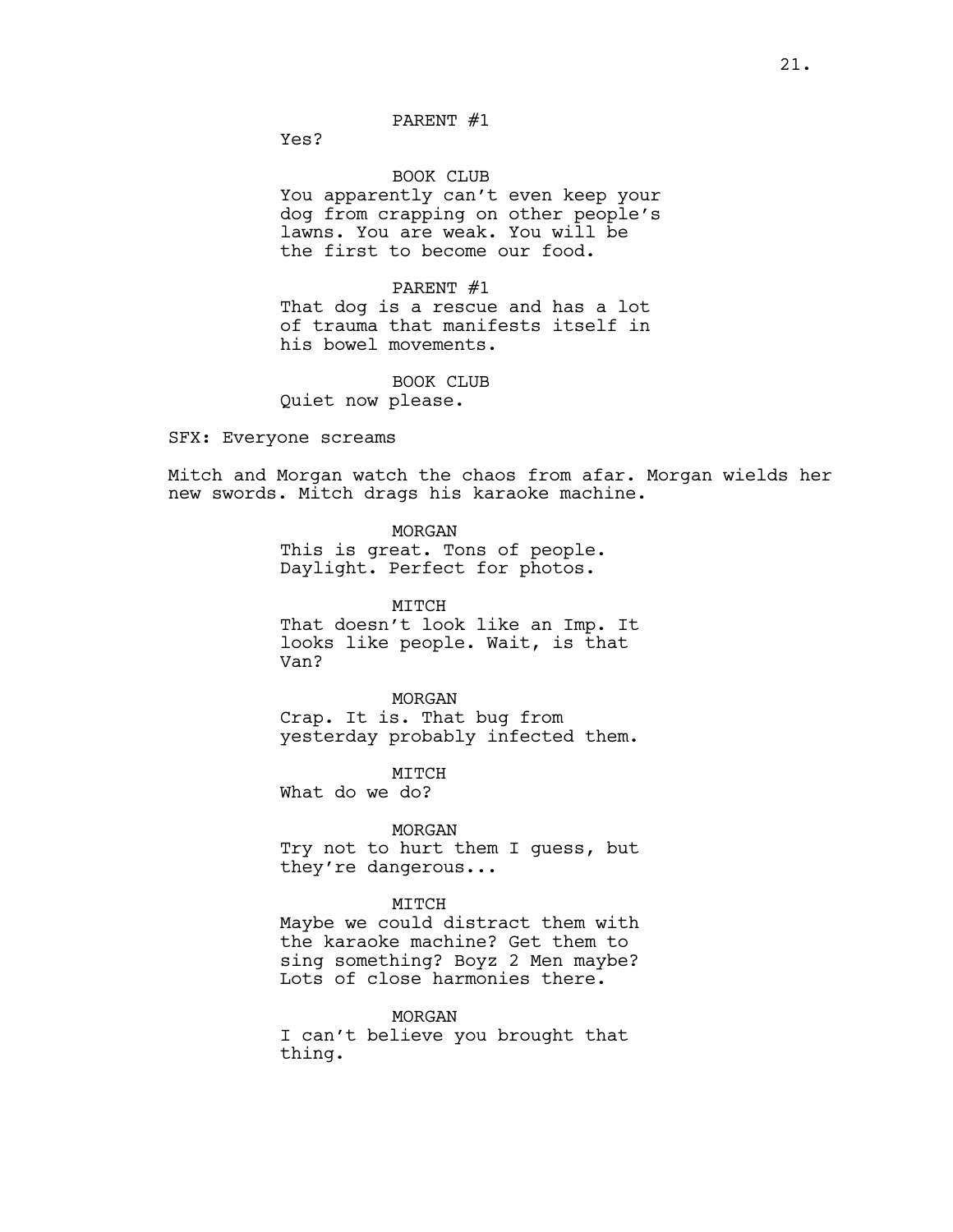MITCH

I totally think the karaoke machine could become our signiture thing. It has an airhorn sound.

MORGAN Oh really? Sweet. Can I push it?

#### MITCH

Sure.

SFX: Airhorn

MORGAN Oh wait... they see us. Stupid funto-push airhorn button.

Book club whips around and hovers to them with impressive speed.

> BOOK CLUB You two have much strength. You will join Book Club now and know the peace that accompanies surrender.

MTTCH (whispers) Should I sting?

#### MORGAN

(whispers) Not yet. I don't think it will kill them, but it might.

MITCH (whispers) Oh. Cool. I'll hold off then.

MORGAN Van, it's Morgan. Fight it. Just like, break out or whatever and start kicking ass.

BOOK CLUB There is no Van. There is no Connie. There is no...

MORGAN Wait, who's Connie?

PARENT #1 She's our neighbor. Hi! I'm Paula. I called you on the app.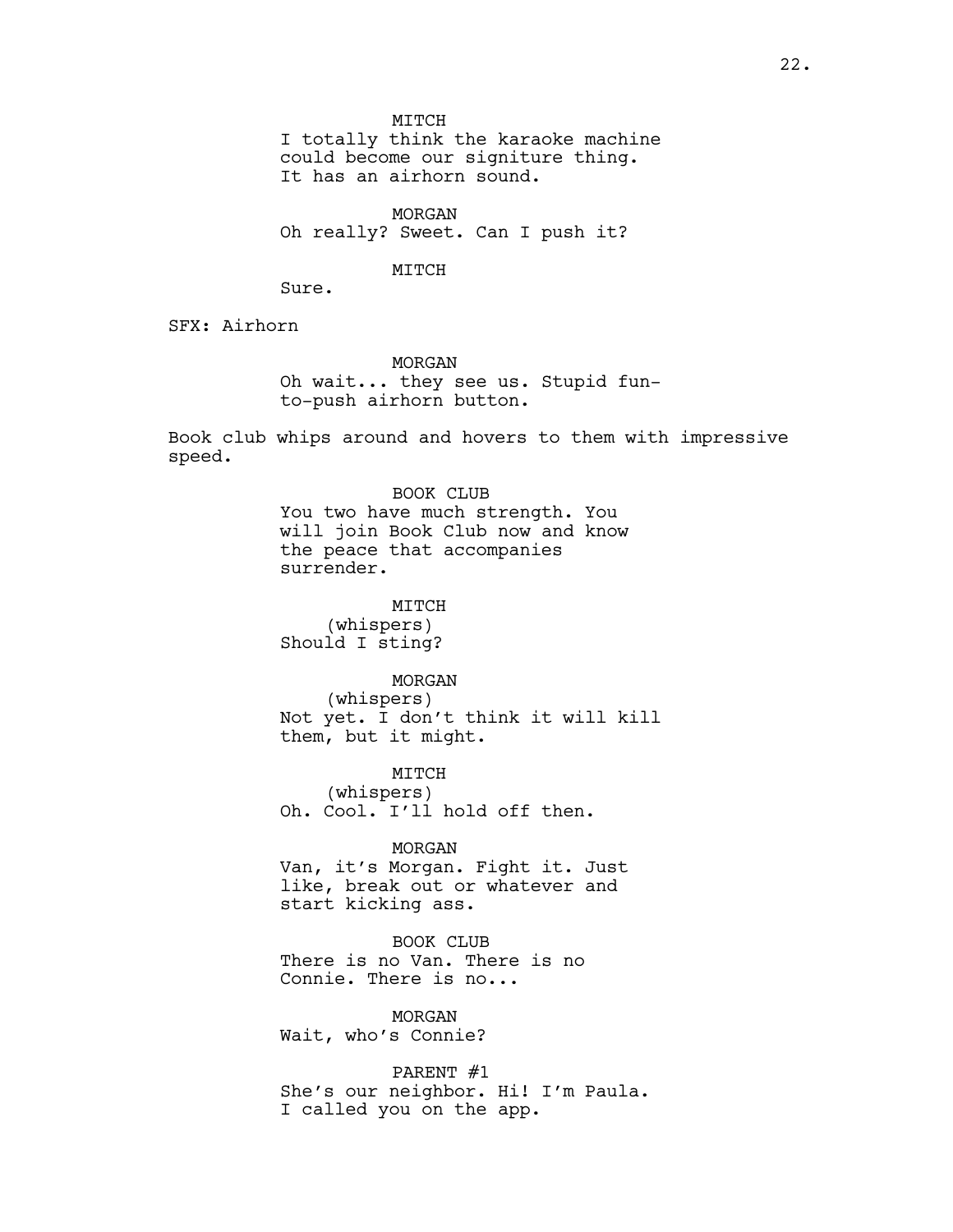MORGAN Hi Paula. Do you want a bottle of water?

PARENT #1 Uh, I think I'm good.

## MORGAN

Cool, let me know if you change your mind. Now please step back while I try to free my friend without killing him.

BOOK CLUB Book Club is not your friend. Book Club does not know you.

MORGAN Van does! Van is in there! We dated!

BOOK CLUB Quiet now please.

Music: Fight music

All the members of Book Club scatter and come at Morgan from different angles. Mitch hangs back, unsure of who to blast.

SFX: Fighting

#### MORGAN

Come on man. We grew up together. We both got snatched and thrown in here the same week. You were a nightmare boyfriend and missed my freaking birthday because you got stuck on a zipline. Van!

#### BOOK CLUB

Look, as I mentioned before, there is no Van. But... if there WAS a Van, he might say that in his defense you can be kind of hard to read.

MORGAN What? I'm think I'm super honest.

BOOK CLUB About clothes and movies and stuff, but your feelings? Forget about it.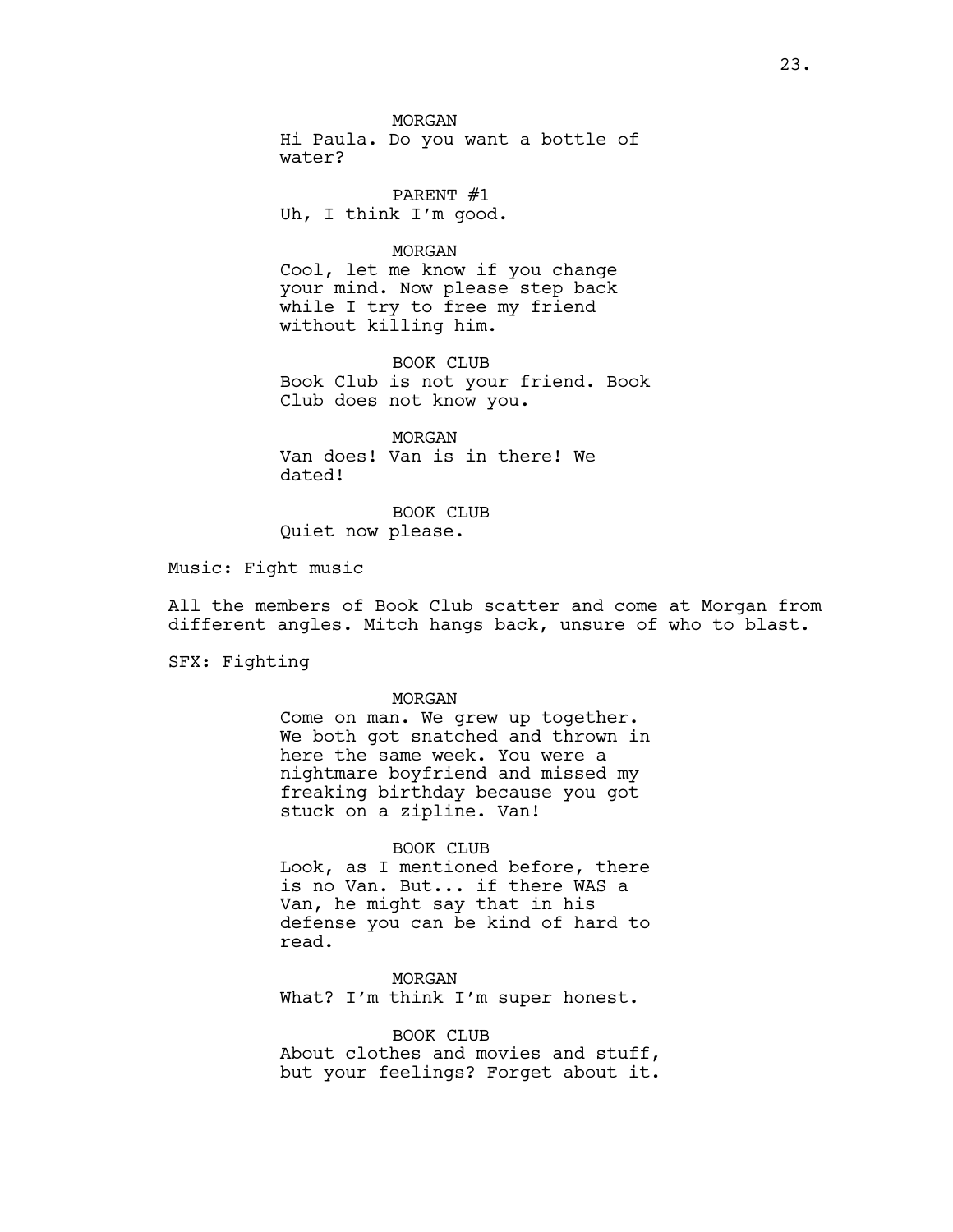#### MORGAN

Well, maybe I don't know how I feel all the time.

#### BOOK CLUB

Well, then talk about that! Talk about how you're feeling weird and unsure! Van... I mean, Book Club could handle that!

#### MORGAN

Well tell "Van" that it was impossible to tell if I'd get his full attention because I was always competing with the obsession of the week.

BOOK CLUB You act like it was all bad.

#### MORGAN

It wasn't. Sorry. I'm just inclined to go negative because you're trying to kill me...

BOOK CLUB Assimilate you.

MORGAN Assimilate me. Sorry.

BOOK CLUB Reasonable mistake. Go on.

MORGAN I loved Van. I still love him. He reminds me to be stoked, which is important. I'm not naturally stoked.

BOOK CLUB And Van appreciates how you inspire him to slow down. To stop and appreciate the simple beauty of an oblong tea bag.

Morgan and Van lock eyes. His expression starts to come back. Before he can speak WHACK!

SFX: Whack!

Connie brains Morgan on the back of the head. Van's blank stare returns.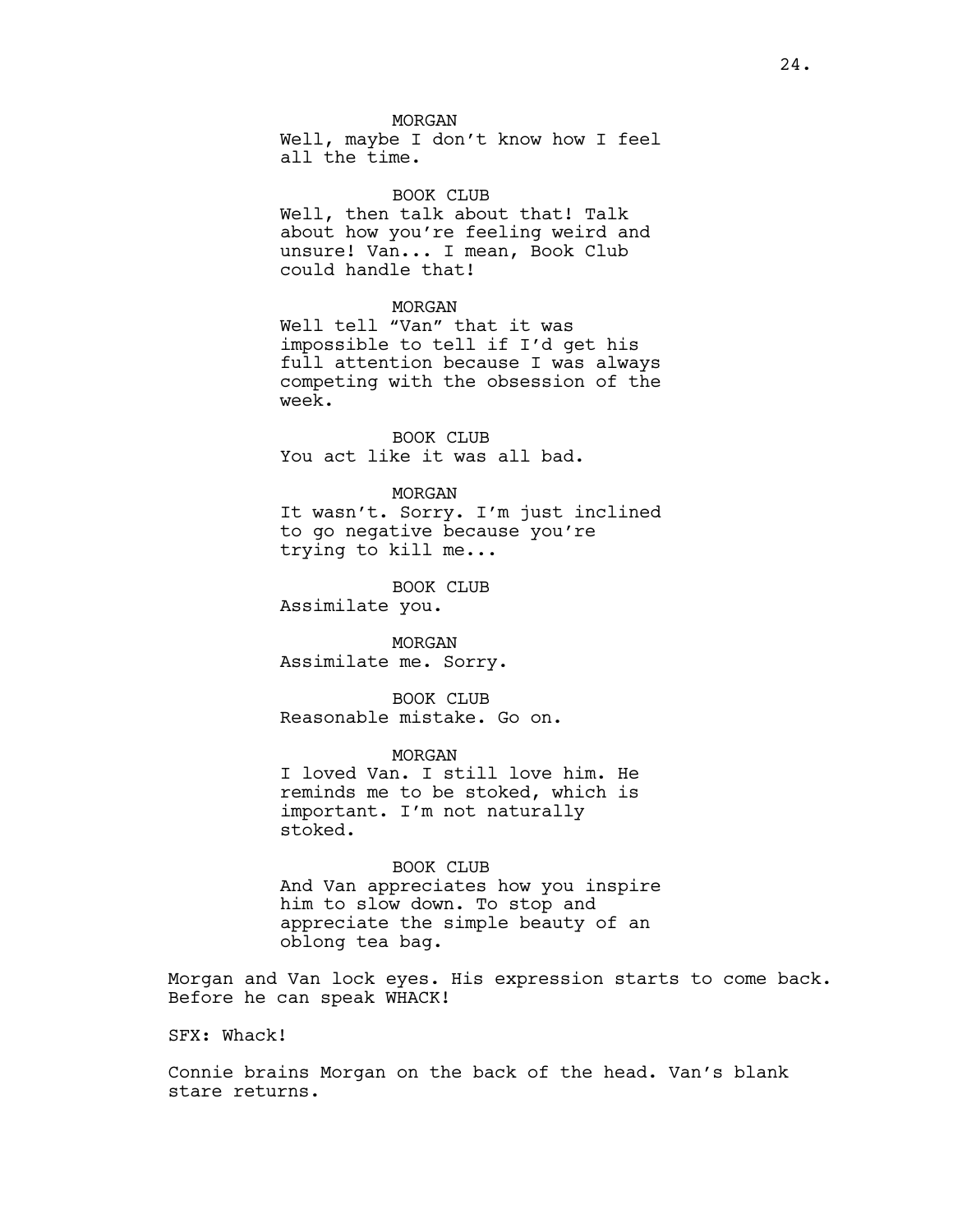All members of Book Club start to pile on Morgan. Mitch shoulder checks one of them off. The rest take notice.

> BOOK CLUB (CONT'D) You have power. What do they call you?

MITCH I'm Mitch. Nickname to come.

Book Club advances on him.

MITCH (CONT'D) Morgan, I can Sting now, right?

BOOK CLUB Become one with us. We hope you like True Crime because we're REALLY getting into True Crime lately.

Before they envelop him we hear Morgan, singing into the karaoke machine.

SFX: Morgan singing the budget John Mayer song.

They are paralyzed. The song is working. The light creeps back into Van's eyes. Everyone joins in.

SFX: The whole block party starts singing along. Mitch joins in.

> VAN Hell yeah. Underrated jam.

MORGAN Mitch! Sting! NOW!

SFX: BLAST!

Mitch hits them with the Sting and they all fall to the ground. Morgan and Mitch both catch their breath. Mitch's pants are around his ankles.

> MORGAN (CONT'D) Still no belt huh?

MITCH Yeah. Sorry.

MORGAN You don't always need one. Decide based on the pants.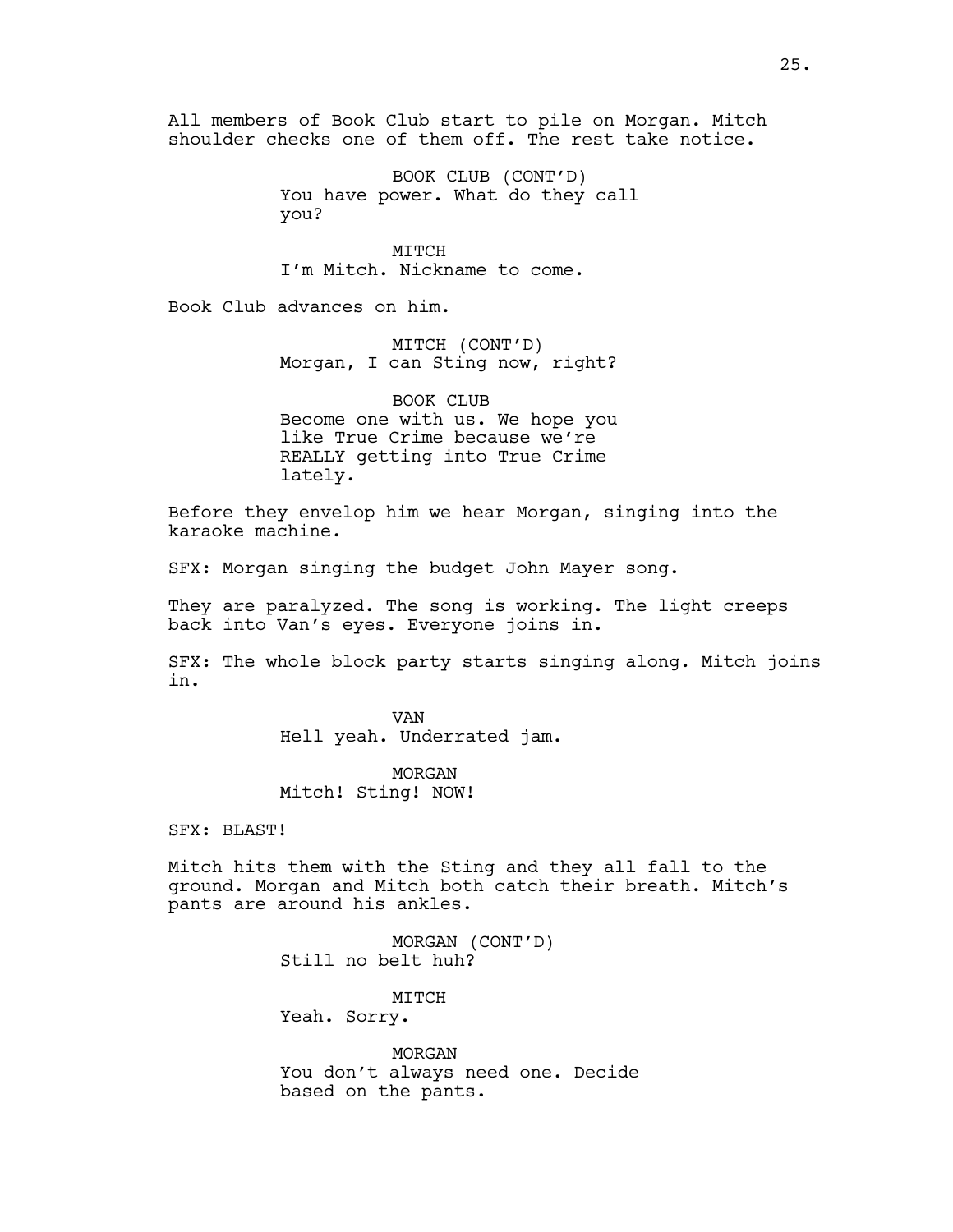SFX: The neighborhood claps

PARENT #1

Thanks so much for that. LOVE the sing-along element. Easily one of the most fun Huntr experiences we've had. Five stars all the way.

MORGAN Our pleasure. Want the water now?

PARENT #1 Oo yeah, that sounds nice.

SFX: Hunts apps buzzing

MITCH It's happening... everyone is rating us!

MORGAN Our star meter, it's rising!

MITCH We did it! We don't have three stars anymore! We have... 3.2 Stars!

BOTH

YAY!

SFX: Transition

Morgan, Mitch and Van all relax and sip coffee at an outdoor cafe. Mitch has long since pulled his pants up.

> MITCH Hey, I just thought of something. This whole thing started because we were getting three stars, but you might say that WE'RE the three stars.

MORGAN Wow Mitch. Amazing.

VAN Yeah, that's really good.

MITCH Thanks. I thought of it on the way over.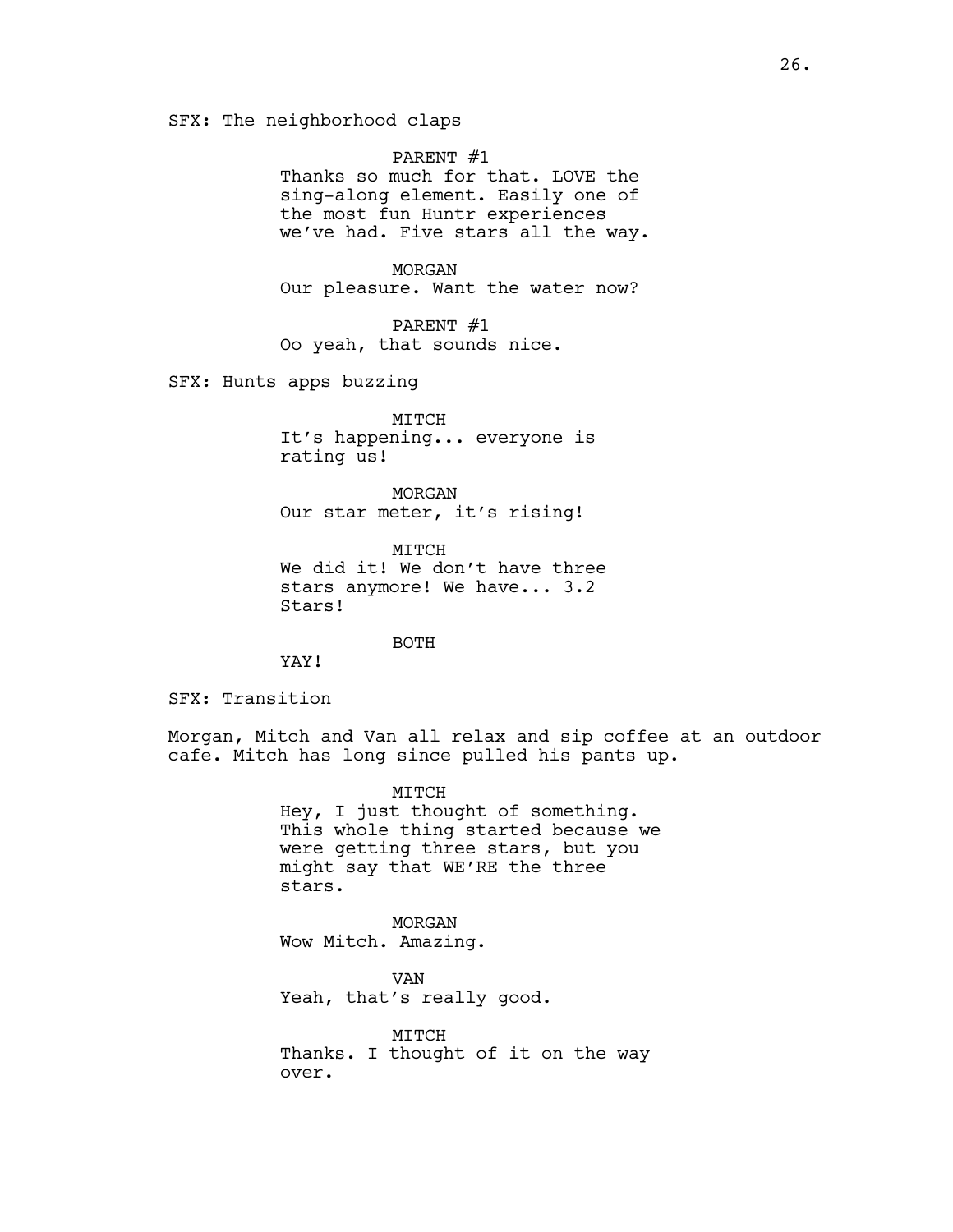MORGAN How are you feeling Van? Are you even a little bit assimilated?

VAN No, I feel great. I guess since I hadn't been in the club that long I still had some brain left.

MTTCH What about those Moms? Are they still like, a unit?

MORGAN You got me. Tandem came and took them away.

HIPSTER DUDE Hey sorry to bother you guys, but do I recognize you? Laser Dong?

MITCH I'm not sure what that is.

HIPSTER DUDE You're the Laser Dong meme guy! Wait, do you not know? You're the fricking king man, check this out.

SFX: A filmed version of the fight from earlier coming out of the phone.

He pulls out his phone and starts a video. The gang crowds around. It's a video from the fight with Book Club. Mitch's pants are around his ankles and he's blasting Book Club. From where the video is filmed it looks like the laser is coming out of his dong.

> MITCH Woah, that's a misleading angle. It doesn't come out of my dong.

> HIPSTER DUDE Doesn't matter to the internet man. Check these out. Laser Dong meets Keyboard Cat, Cardi B does the Laser Dong challenge, Steamed Hams But It's Laser Dong...

MITCH (bummed) Wow. Cool.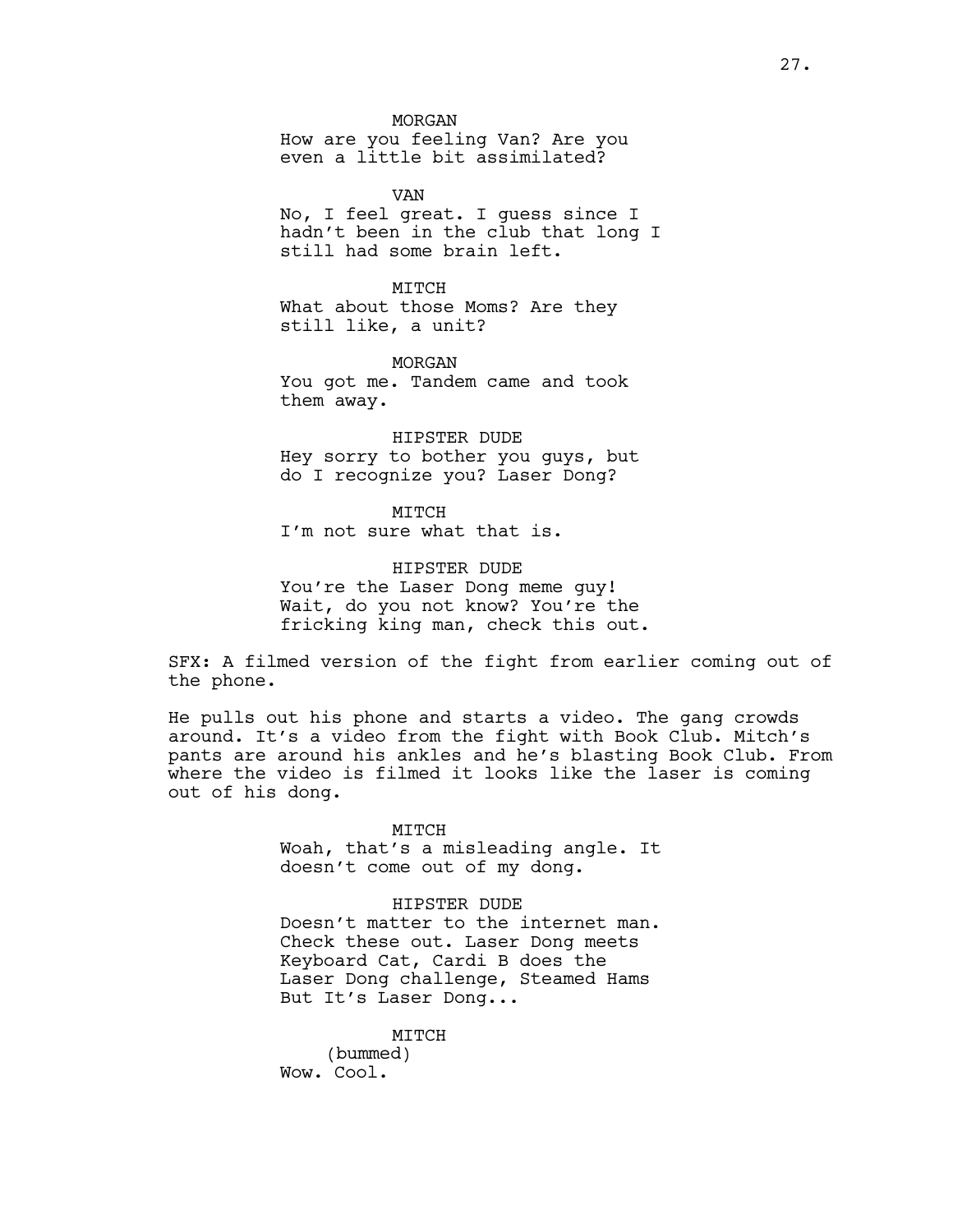## HIPSTER DUDE

If it makes you feel any better, the guy they got to play you in the Laser Dong porn parody is WAY worse looking than you are.

MITCH Well... good I guess?

### HIPSTER DUDE

I won't keep bothering you, but can you... take out your dong and make it look like you're zapping me with it and I'll get a snap and add the lasers in with photoshop after?

## MORGAN

Mitch, don't.

#### HIPSTER DUDE

Okay but can I just get a quick selfie?

## MITCH

Sure?

HIPSTER DUDE Thanks a TON! This rules!

MORGAN

I think you have your nickname.

#### VAN

You could still go with Da Freak and hope it gets more popular.

MITCH

No, you know what, I think I'm into it. Could be worse, right?

VAN

Yeah, it totally could.

### MITCH

I mean, it's tough. Masculine. Futuristic. Everything I want my personal brand to be.

VAN

Hey, way to go. Keep that personal brand in mind. It's your greatest resource.